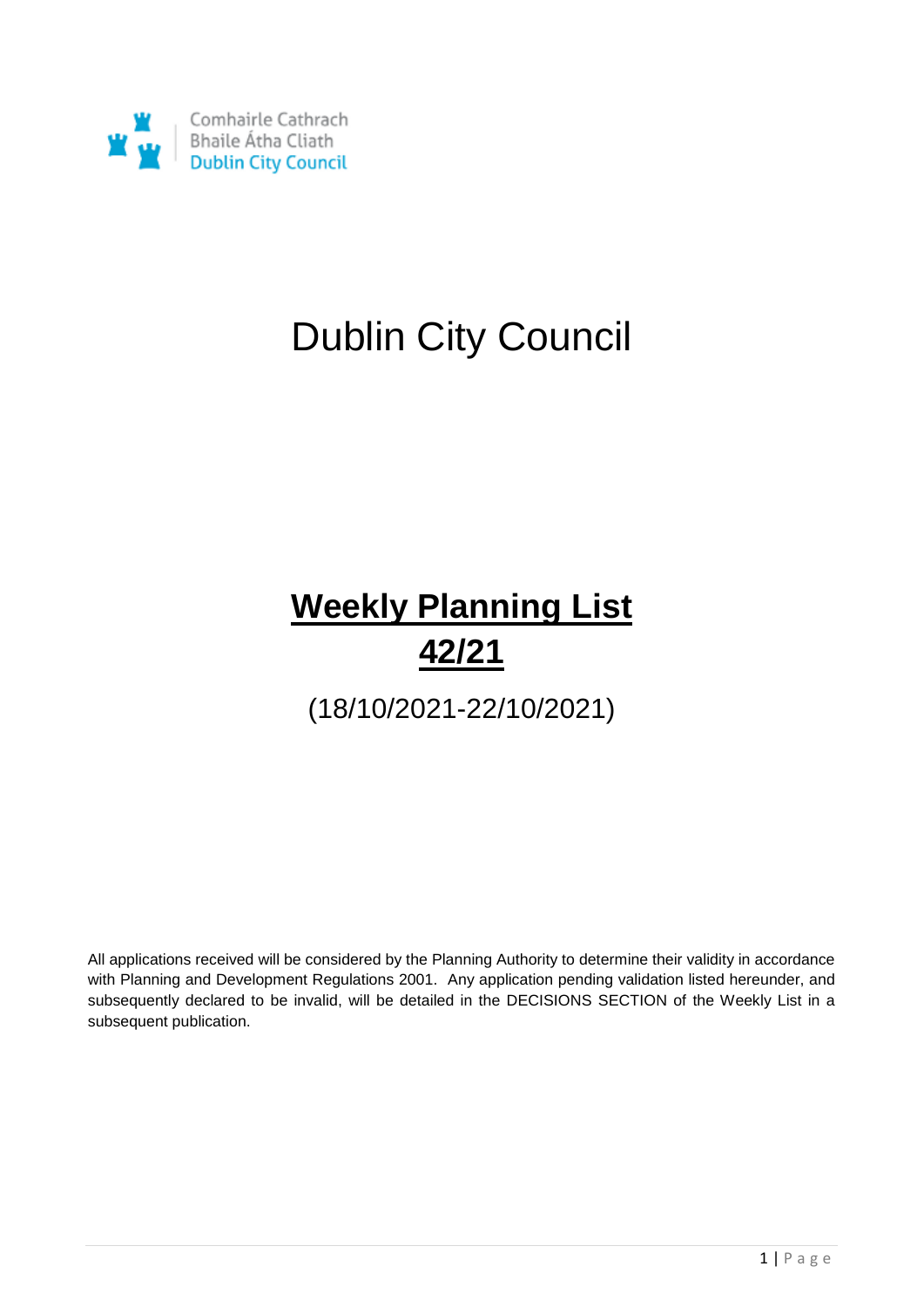# **Area 3 COMMERCIAL**

**Area** Area 3 - Central **Application Number** 2861/21 **Application Type Permission** 

# **Registration Date** 19/10/2021

**Applicant** Dublin Central GP Limited **Location** 36-41 Henry Street, 1-9 Moore Street, 3-13 Henry Place, Charles Court & Mulligan Lane, Dublin 1 **Additional Information** Additional Information Received

**Proposal**: PROTECTED STRUCTURE: Dublin Central GP Limited intends to apply for Permission for a period of 7 years at a site, 'Dublin Central – Site 3' (c. 0.37 Ha), at Nos. 36 – 41 Henry Street, Nos. 1 – 9 Moore Street, Nos. 3 – 13 Henry Place (formerly known as Nos. 2 – 13 Henry Place), Clarke's Court and Mulligan's Lane, Dublin 1. Also, the site includes the rear of Nos. 50 – 51 and Nos. 52 – 54 Upper O'Connell Street, No. 13 Moore Lane, No. 14 Moore Lane (otherwise known as Nos. 1 – 3 O'Rahilly Parade and Nos. 14 – 15 Moore Lane or Nos. 1 – 8 O'Rahilly Parade and Nos. 14 – 15 Moore Lane), Dublin 1. The site is otherwise bounded by Henry Street to the south, Moore Street to the west and Henry Place to the north and east. The proposed development comprises a mixed-use scheme (c. 15,842.4 sq. m gross floor area) accommodated in 2no. blocks, ranging in height from 1 – 9 storeys over 2no. new independent single level basements. A proposed new passageway separates the 2no. blocks (Block 3A & Block 3B), connecting Henry Street and Henry Place. The proposed blocks comprise: - Block 3A (Eastern Block) (c. 7,806.3 sq. m gfa), fronting Henry Street, Henry Place and the new passageway, with modulating building height at 4, 5, 7 and 9 storeys, over single storey basement. Block 3A accommodates: - A hotel (c. 7,175.3 sq. m gfa) with 150no. bedrooms from 1st to 7th floor and ancillary facilities at ground floor and basement, including: hotel reception addressing Henry Place; 1no. licensed hotel restaurant / cafe with takeaway / collection facility (c. 138.1 sq. m) at ground floor on the new passageway and Henry Place; and, 1no. licensed hotel restaurant / cafe with takeaway / collection facility (c. 194.2 sq. m) and 2no. associated external terraces (c. 38.8 sq. m in total) at 8th floor of the proposed hotel; 1no. retail unit for use as a 'shop' or 'licensed restaurant / café unit with takeaway / collection facility' (Unit 1 – c. 127.2 sq. m) at ground floor on the new Passageway; 1no. retail unit for use as a 'shop' (Unit 2 – c. 326.5 sq. m) at basement, ground floor and first floor level on the new passageway and Henry Street; Block 3B (Western Block) (c. 8,036.1 sq. m gfa), fronting Henry Street, Moore Street, Henry Place and the new passageway, with modulating building height at 1, 3, 5, 6 and 7 storeys, with top storey set back, over single storey basement. Block 3B accommodates: - 79no. 'Build-to-Rent' apartment units (c. 6,451.5 sq. m gfa), including 14no. 1 bed studios, 56no. 1-bed apartments and 9no. 2-bed apartments from 1st to 5th floor, with access from residents' lobby at ground floor on Henry Place; Internal residents' amenity areas at ground and 6th floors (c. 325 sq. m in total) and external terrace areas (c. 517.7 sq. m in total) at 6th floor; Private residential balconies and 'wintergardens' from 1st to 5th floor inclusive on elevations facing into the open courtyard areas and facing east to the new passageway. Balconies / terraces at 4th floor on west elevation to Moore Street and at 5th floor on south elevation to Henry Street; 5no. retail units, each for use as a 'shop', including: Unit 6 (c. 245.2 sq. m) at ground and 1st floor on new passageway and Henry Street, Unit 7 (c. 382.4 sq. m) at ground and 1st floor on Henry Street and Moore Street, and Unit 8 (c. 182.2 sq. m), Unit 9 (c. 57.2 sq. m) and Unit 10 (c. 52.5 sq. m) at ground floor on Moore Street; 4no. retail units, each for use as 'shop' or 'licensed restaurant / café units with takeaway / collection facility', including: Unit 3 (c. 148.9 sq. m), Unit 4 (c. 53.5 sq. m) and Unit 5 (c. 55.1 sq. m) at ground floor on the new passageway, and Unit 11 (c. 160 sq. m) at basement and ground floor on Moore Street and Henry Place; 1no. 2-storey building for cultural / gallery use with restaurant / café (c. 123.4 sq. m) replacing No. 10 Henry Place. All associated and ancillary site development, conservation, demolition, landscaping, site infrastructure and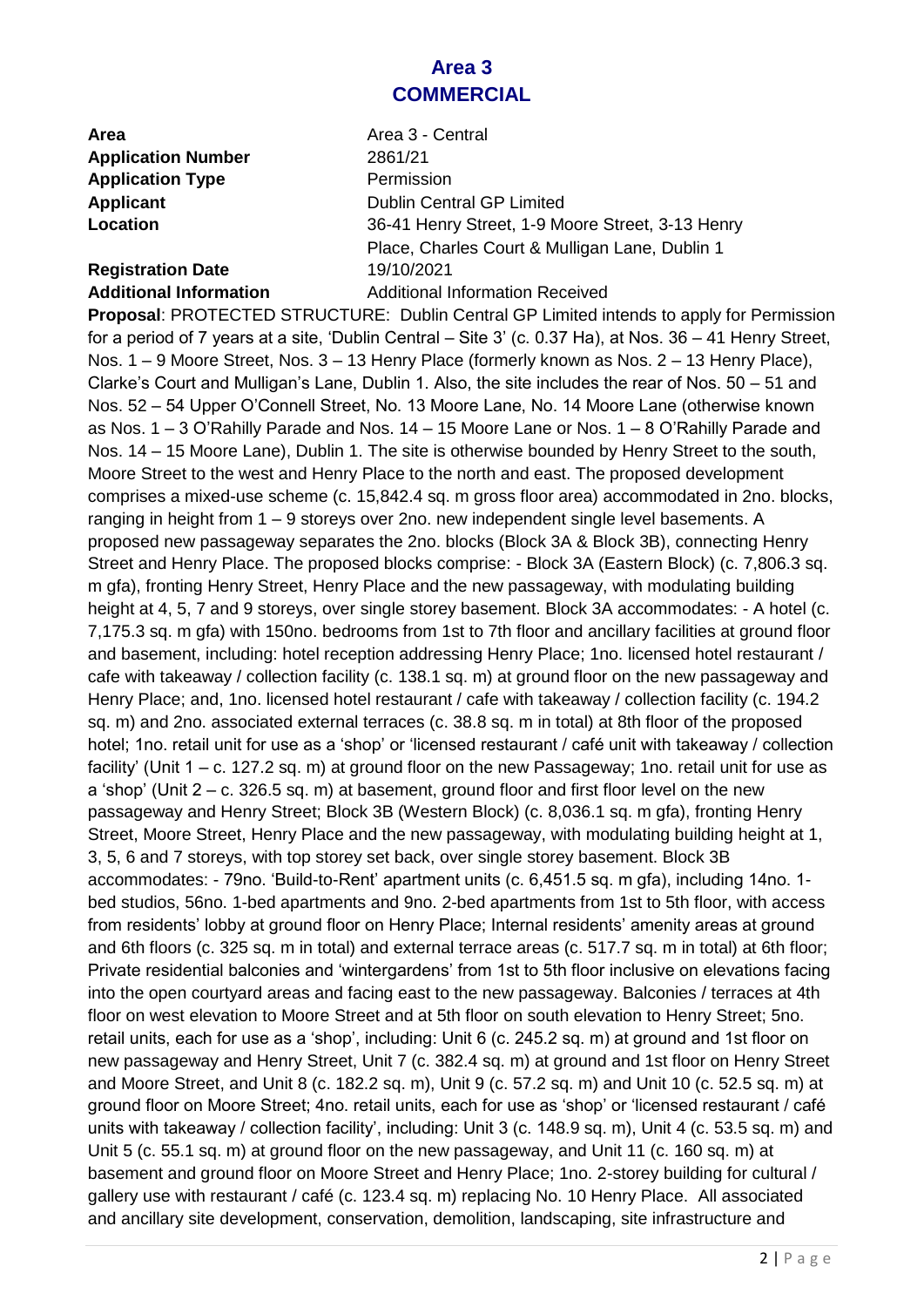temporary works, including: - Conservation, repair, refurbishment and adaptive reuse of part of the existing building fabric, including: - Retention of Nos. 36 – 37 Henry Street, with modifications, a vertical extension and new shopfronts; Retention of No. 39 – 40 Henry Street (upper floor façade); Retention of Nos. 8 – 9 Moore Street, with internal and external modifications and new shopfronts; Retention of Nos. 11 – 13 Henry Place, with internal and external modifications and new shopfronts; Works to include repair and upgrade works (where required) of existing masonry, external and internal joinery, plasterwork and features of significance; New Passageway linking Henry Street and Henry Place; Demolition of all other existing buildings and structures on site (c. 6,701 sq. m), including No. 38 Henry Street to form new passageway linking Henry Street to Henry Place; Demolition of boundary wall onto Moore Lane at the rear of properties at Nos. 50 – 51 and Nos. 52 – 54 (a protected structure) Upper O'Connell Street; 160no. bicycle parking spaces within secure bicycle facility (24no. within Block 3A, 126no. within Block 3B and 10no. in the public realm); 1no. external residential courtyard at ground floor in Block 3B; Plant at basement and roof level; 2no. ESB sub-stations; Building signage zones and retractable canopies; Removal of existing boundary fence at junction of O'Rahilly Parade / Moore Lane within that part of the site including No. 13 Moore Lane, No. 14 Moore Lane (otherwise known as Nos. 1 – 3 O'Rahilly Parade and Nos. 14 – 15 Moore Lane or Nos. 1 – 8 O'Rahilly Parade and Nos. 14 – 15 Moore Lane). The application site is within the O'Connell Street Architectural Conservation Area. An Environmental Impact Assessment Report (EIAR) accompanies this application. The planning application may be inspected, or purchased at a fee not exceeding the reasonable cost of making a copy, at the offices of the planning authority during its public opening hours and a submission or observation in relation to the application may be made to the authority in writing on payment of the prescribed fee within the period of 5 weeks beginning on the date of receipt by the authority of the application. The planning authority may grant permission subject to or without conditions, or may refuse to grant permission.

| <b>Area</b>                   | Area 3 - Central                                  |
|-------------------------------|---------------------------------------------------|
| <b>Application Number</b>     | 2862/21                                           |
| <b>Application Type</b>       | Permission                                        |
| Applicant                     | <b>Dublin Central GP Limited</b>                  |
| Location                      | 10-13 & 19-21 Moore Street, 5A Moore Lane & 6-7 & |
|                               | 10-12 Moore Lane & 17-18 Henry Place, Dublin 1    |
| <b>Registration Date</b>      | 20/10/2021                                        |
| <b>Additional Information</b> | <b>Additional Information Received</b>            |

\_\_\_\_\_\_\_\_\_\_\_\_\_\_\_\_\_\_\_\_\_\_\_\_\_\_\_\_\_\_\_\_\_\_\_\_\_\_\_\_\_\_\_\_\_\_\_\_\_\_\_\_\_\_\_\_\_\_\_\_\_\_\_\_\_\_\_\_\_\_\_\_\_\_\_\_\_\_

**Proposal**: PROTECTED STRUCTURE: Dublin Central GP Limited intends to apply for Permission for a period of 7 years at a site, 'Dublin Central - Site 4', (c. 0.3 Ha) at Nos. 10 - 13 and Nos. 18 - 21 Moore Street, No. 5A Moore Lane (also known as Nos. 15 - 16 Henry Place), Nos. 6 - 7 and Nos. 10 - 12 Moore Lane and Nos. 17 - 18 Henry Place (also known as Nos. 4 - 5 Moore Lane), Dublin 1. Also, the site includes the rear of Nos. 50 - 51 and Nos. 52 - 54 Upper O'Connell Street, No. 13 Moore Lane, No. 14 Moore Lane (otherwise known as Nos. 1 - 3 O'Rahilly Parade and Nos. 14 - 15 Moore Lane or Nos. 1 - 8 O'Rahilly Parade and Nos. 14 - 15 Moore Lane), Dublin 1 and otherwise generally bounded by No. 22 Moore Street and No. 13 Moore Lane to the north, Moore Lane to the east, Moore Street to the west and Henry Place to the south. Nos. 14 - 17 Moore Street (National Monument / Protected Structures) is bounded north and south by the proposed development. The proposed development comprises a mixed-use scheme (c. 3,290 sq. m gross floor area) in 2no. parts located north and south of the Nos. 14 - 17 Moore Street (a National Monument / Protected Structures) ranging in height from 1 - 3 storeys including retained independent single storey basements comprising 15no. apartment units (c. 1,454 sq. m gfa), café / restaurant use (c. 864 sq. m gfa), retail use (c. 617 sq. m gfa), cultural use (c. 60 sq. m gfa) and office use (c. 295 sq. m gfa). The proposed development to the north of Nos. 14 - 17 Moore Street consists of: - Nos. 20 - 21 Moore Street are refurbished and adapted to provide 1no. café /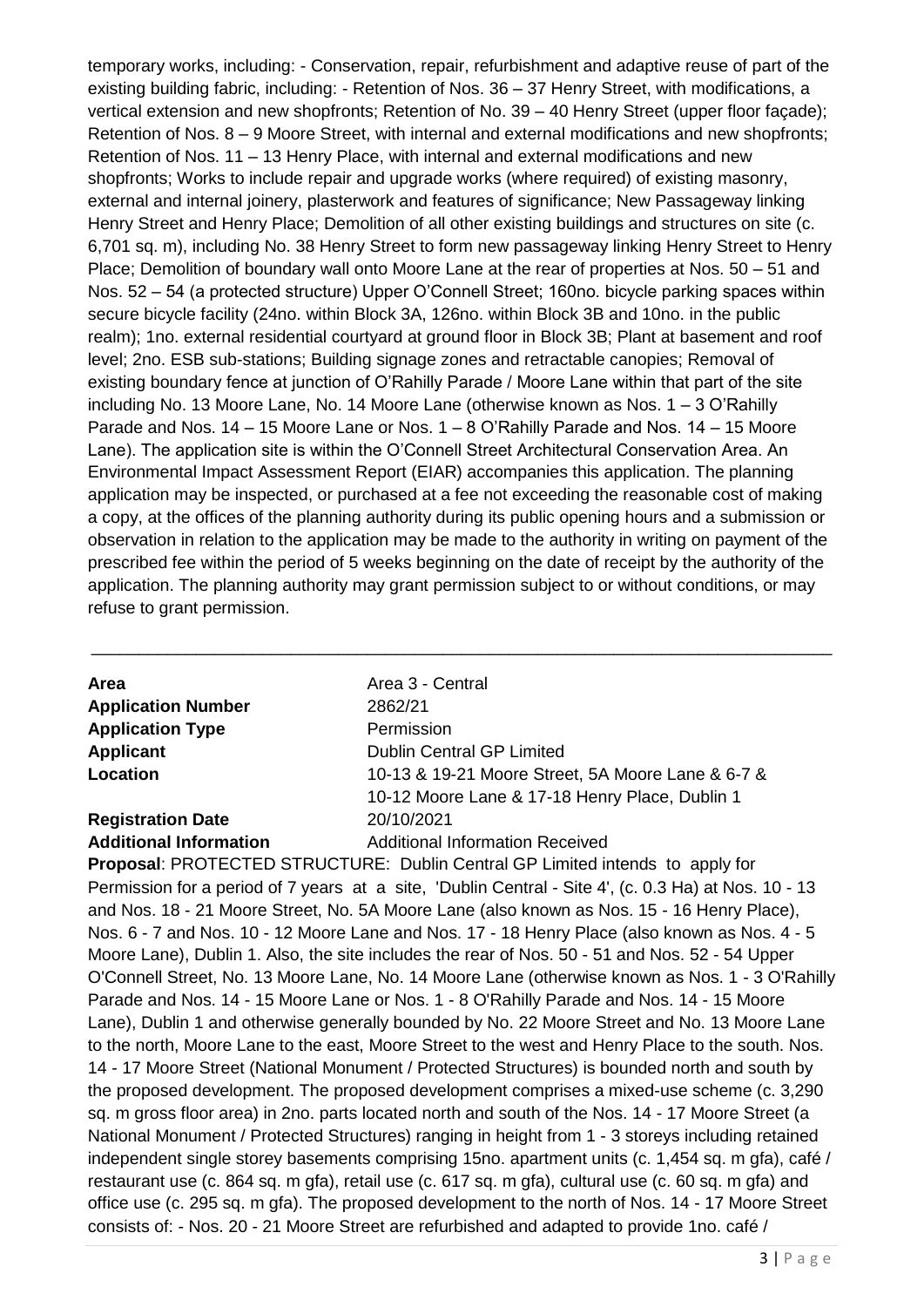restaurant / licenced premises with takeaway / collection facility (c. 80 sq. m in total) at ground floor addressing both Moore Street and proposed new public plaza to the rear and 1no. 1-bed apartment and 1no. 2 bed apartment located at 1st and 2nd floor level - 4no. in total (cycle and bin storage at ground floor level). No terraces or balconies are proposed to the residential units; Provision of a new 2 storey extension at the side of No. 17 Moore Street (National Monument / Protected Structure) to act as an extension for ancillary use to the National Monument - a cultural facility (c. 60 sq. m gfa); Provision of an archway between the gable of No. 20 Moore Street and the new 2 storey extension to No. 17 Moore Street (National Monument / Protected Structure) to form an entrance to a new public plaza off Moore Street; Provision of a 2 storey building with profiled roof consisting 1no. licenced restaurant / café unit with takeaway / collection facility (c. 250 sq. m gfa). This building sits independently of the northern boundary of No. 9 Moore Lane at the rear of Nos. 14 - 17 Moore Street; Provision of part of a new public plaza (1,085 sq. m) and associated temporary works pending completion of the combined plaza with the concurrent planning application for the adjoining Site 5 immediately to the north (1,253 sq. m public plaza overall); The proposed development to the south of Nos. 14 - 17 Moore Street consists of: - 11no. apartment units (7no. 1-bed apartments and 4no. 2-bed apartments), accessed from proposed central courtyard from Henry Place in 2 - 3 storeys buildings (1 storey to rear) contained above ground floor within No. 10 Moore Street (refurbished and adapted), Nos. 11 - 13 Moore Street (replacement buildings with party wall of No. 12 and No. 13 Moore Street retained) and No. 5A Moore Lane (also known as Nos. 15 - 16 Henry Place - replacement building) and Nos. 17 - 18 Henry Place (also known as Nos. 4 - 5 Moore Lane - ground floor façade retained) with associated resident storage area at basement level of No. 10 Moore Street; 5no. retail units at ground floor: Unit 6 (c. 149 sq. m gfa ) and Unit 7 (c. 128 sq. m gfa) on Moore Lane, Unit 10 (c. 69 sq. m gfa), Unit 11 (c. 149 sq. m gfa - including basement level) and Unit 12 (c. 58 sq. m gfa) on Moore Street; 2no. licenced restaurant / café units with takeaway / collection facility at ground floor: Unit 4 (c. 250 sq. m gfa - including basement level) onto Moore Lane and Unit 7 (c. 130 sq. m gfa - including basement level) onto Moore Street; 1no. office unit at first floor (c. 221 sq. m gfa) of 6 - 7 Moore Lane with access from ground on Moore Lane; A new courtyard is proposed between the rear of Moore Street buildings and Moore Lane buildings to provide communal open space (c. 155 sq. m) for the residential units; All apartment served by terraces / balconies with exception of Unit 13, No. 10 Moore Street. All associated and ancillary site development, conservation, demolition, landscaping, site infrastructure and temporary works, including: - Conservation, repair, refurbishment and adaptive reuse of part of existing building fabric including: - Retention of Nos. 20 - 21 Moore Street with internal and external modifications and new shopfronts; Retention of No. 10 Moore Street with internal and external modifications and new shopfront; Retention of Nos. 6 - 7 Moore Lane with internal and external modifications and new shopfronts; Works to include repair and upgrade works (where required) of existing masonry, external and internal joinery, plasterwork and features of significance; Demolition of rear boundary wall onto Moore Lane at the rear of Nos. 50 - 51 and Nos. 52 - 54 (a protected structure) Upper O'Connell Street, Dublin 1; Demolition of all other existing buildings and structures on site (c. 4,525 sq. m); 44no. bicycle parking spaces serving residential, retail and office; Plant at basement and roof level; 1no. ESB sub-station onto Henry Place; Building signage zone and retractable canopies; Removal of existing boundary fence at junction of O'Rahilly Parade / Moore Lane within that part of the site including No. 13 Moore Lane, No. 14 Moore Lane (otherwise known as Nos. 1 - 3 O'Rahilly Parade and Nos. 14 - 15 Moore Lane or Nos. 1 - 8 O'Rahilly Parade and Nos. 14 - 15 Moore Lane). The application site is within the O'Connell Street Architectural Conservation Area and adjoins a National Monument / Protected Structures. An Environmental Impact Assessment Report (EIAR) accompanies this planning application. The planning application may be inspected, or purchased at a fee not exceeding the reasonable cost of making a copy, at the offices of the planning authority during its public opening hours and a submission or observation in relation to the application may be made to the authority in writing on payment of the prescribed fee within the period of 5 weeks beginning on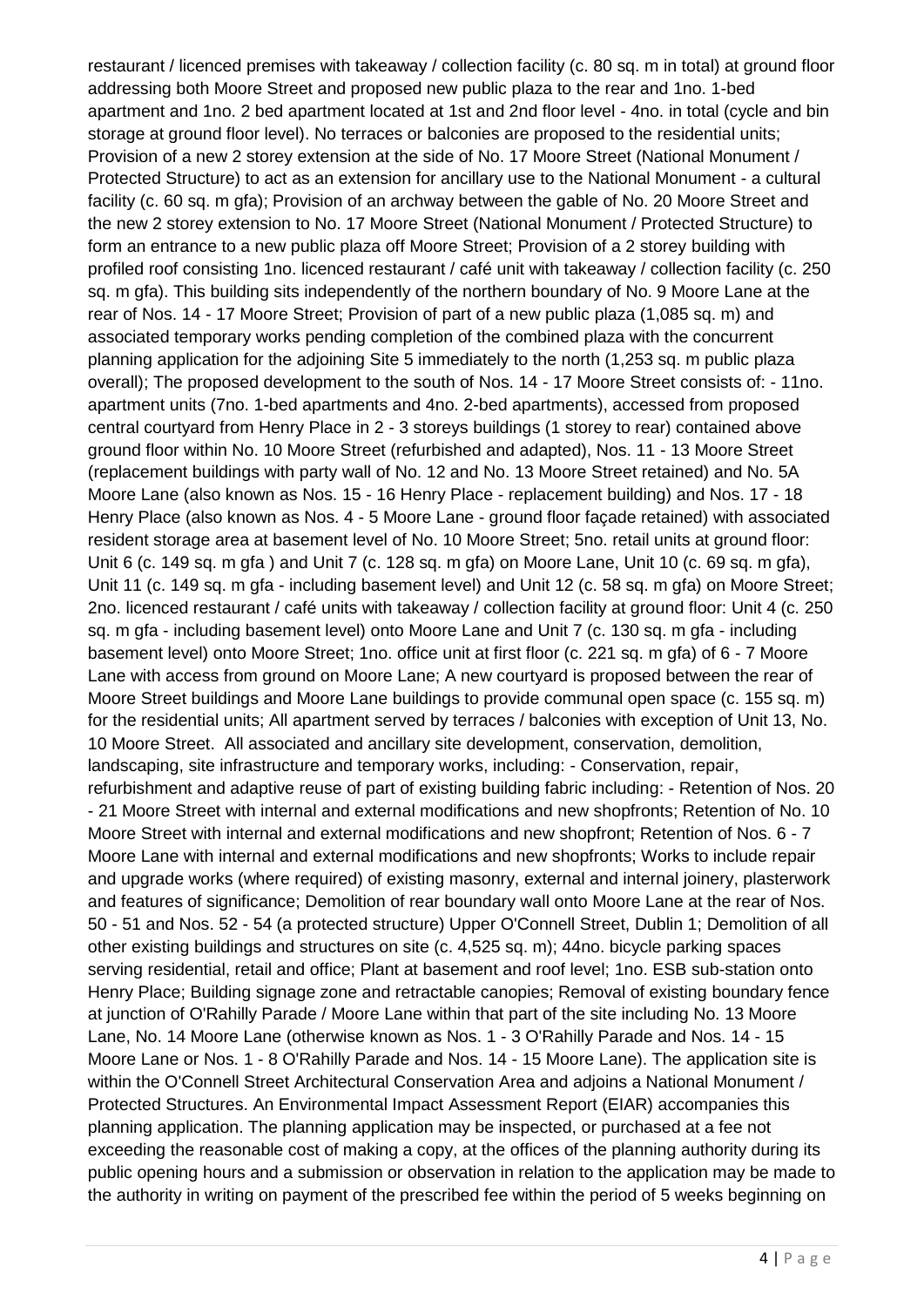the date of receipt by the authority of the application. The planning authority may grant permission subject to or without conditions, or may refuse to grant permission.

\_\_\_\_\_\_\_\_\_\_\_\_\_\_\_\_\_\_\_\_\_\_\_\_\_\_\_\_\_\_\_\_\_\_\_\_\_\_\_\_\_\_\_\_\_\_\_\_\_\_\_\_\_\_\_\_\_\_\_\_\_\_\_\_\_\_\_\_\_\_\_\_\_\_\_\_\_\_

| <b>Area</b>                   | Area 3 - Central                                     |
|-------------------------------|------------------------------------------------------|
| <b>Application Number</b>     | 2863/21                                              |
| <b>Application Type</b>       | Permission                                           |
| Applicant                     | <b>Dublin Central GP Limited</b>                     |
| Location                      | 22-25 Moore Street, 13 Moore Lane, 14-15 Moore Lane, |
|                               | Dublin 1                                             |
| <b>Registration Date</b>      | 20/10/2021                                           |
| <b>Additional Information</b> | <b>Additional Information Received</b>               |

**Proposal**: PROTECTED STRUCTURE: Dublin Central GP Limited intends to apply for Permission for a period of 15 years at a site, 'Dublin Central - Site 5' (c. 0.18 Ha) at No. 22 - 25 Moore Street, No. 13 Moore Lane, No. 14 Moore Lane (otherwise known as Nos. 1 - 3 O'Rahilly Parade and Nos. 14 - 15 Moore Lane or Nos. 1 - 8 O'Rahilly Parade and Nos. 14 - 15 Moore Lane), Dublin 1 and otherwise generally bounded by O'Rahilly Parade to the north, by Moore Lane to the east, by No. 21 Moore Street and No. 12 Moore Lane to the south and by Moore Street to the west. The proposed development comprises: - A mixed-use scheme in a single building (c. 6,478 sq. m gross floor area) ranging in height from 2 - 6 storeys (top floor set back) over single storey localised basement. The building includes office space (c. 5,753 sq. m) from 1st to 5th floor with office lobby at ground floor level, with 3no. terraces at 2nd, 3rd and 5th floor respectively (c. 401 sq. m in total) and 3no. licenced restaurant / café units with takeaway / collection facility at ground floor (Unit 1 on Moore Lane, O'Rahilly Parade and the proposed new public plaza - c. 228 sq. m, Unit 2 on the proposed new public plaza - c. 271 sq. m and Unit 3 on Moore Street, O'Rahilly Parade and the proposed new public plaza - c. 179 sq. m), together with provision of a 'delivery hub' unit at ground floor level (c. 46 sq. m). All associated and ancillary site development, demolition, landscaping, site infrastructure and temporary works, including: - Demolition of all existing buildings and structures on site (c. 2,312 sq. m); Provision of part of a new public plaza (168 sq. m) and associated temporary works pending completion of the combined plaza with the concurrent planning application for the adjoining Site 4 immediately to the south (1,253 sq. m public plaza overall); 58no. bicycle parking spaces at ground floor level with associated cycling welfare facilities; Plant at basement and roof level; Building signage zone and retractable canopies; Laying of underground drainage infrastructure from O'Rahilly Parade to connect with existing drainage network on Parnell Street via Moore Street. The application site is outside the O'Connell Street Architectural Conservation Area. An Environmental Impact Assessment Report (EIAR) accompanies this application.

| <b>Area</b>                   | Area 3 - Central                                   |
|-------------------------------|----------------------------------------------------|
| <b>Application Number</b>     | 3418/16/X1                                         |
| <b>Application Type</b>       | <b>Extension of Duration of Permission</b>         |
| Applicant                     | Alec Good                                          |
| Location                      | Site adjacent to No.1, Mount Temple Road, Dublin 7 |
| <b>Registration Date</b>      | 20/10/2021                                         |
| <b>Additional Information</b> |                                                    |

\_\_\_\_\_\_\_\_\_\_\_\_\_\_\_\_\_\_\_\_\_\_\_\_\_\_\_\_\_\_\_\_\_\_\_\_\_\_\_\_\_\_\_\_\_\_\_\_\_\_\_\_\_\_\_\_\_\_\_\_\_\_\_\_\_\_\_\_\_\_\_\_\_\_\_\_\_\_

**Proposal**: EXT. OF DURATION: Permission to construct an end of terrace two storey pitched roof, with single storey flat roof to rear and side, dwelling on a site adjacent to No.1 Mount Temple Road, Dublin 7. Works to include the demolition of existing storage unit/garage, part removal of boundary railings & all associated site and boundary treatments.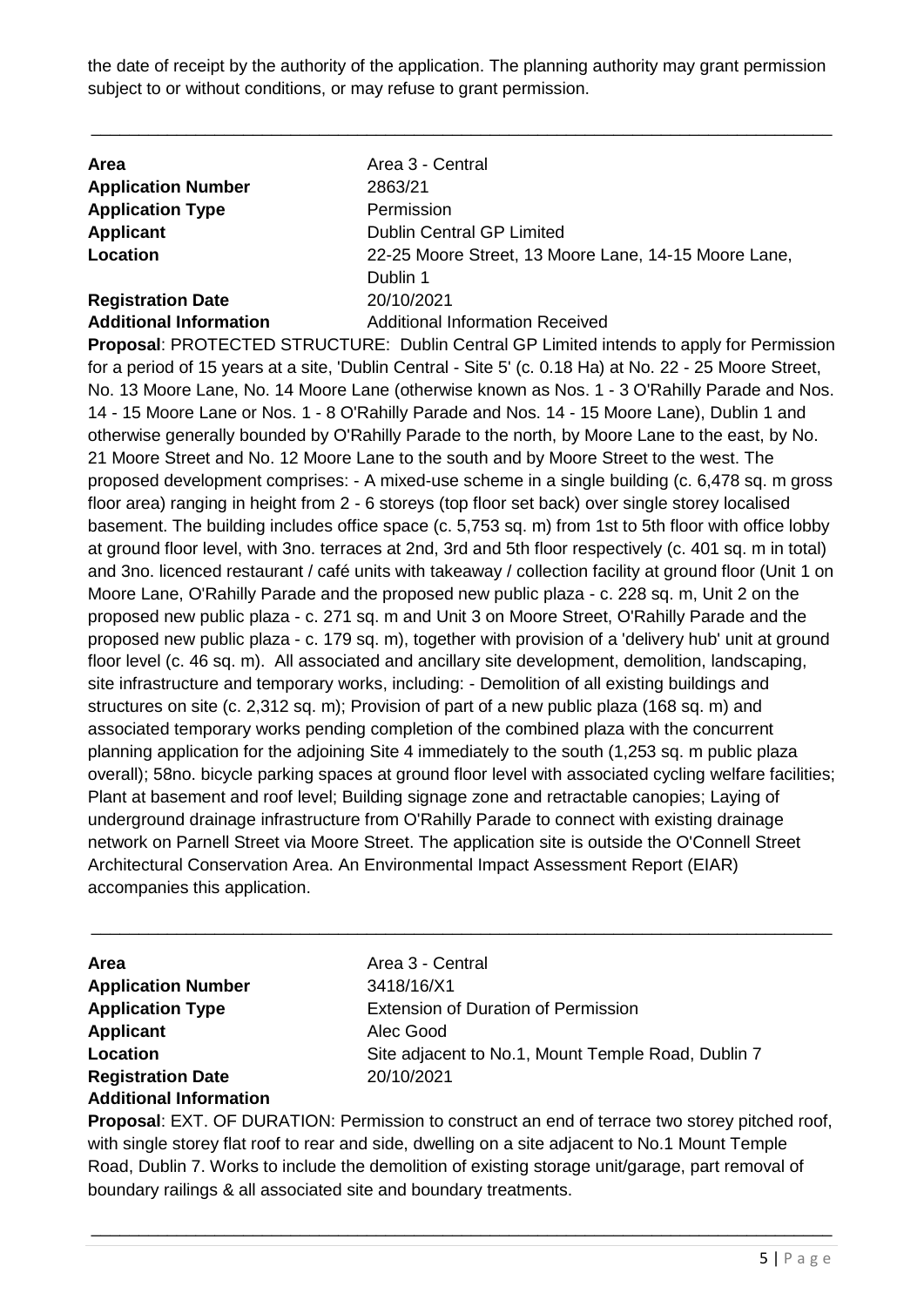| Area                      |  |
|---------------------------|--|
| <b>Application Number</b> |  |
| <b>Application Type</b>   |  |
| <b>Applicant</b>          |  |
| Location                  |  |

**Area** Area 3 - Central **Application Number** 3438/16/X1 **Extension of Duration of Permission Austin Kelly** The Ripley Court Hotel, 37, Talbot Street (Backing Onto Foley Street), Dublin 1

### **Registration Date** 22/10/2021 **Additional Information**

**Proposal: EXT. OF DURATION: The development will consist of:Demolition of existing 3 storey** building over basement to be replaced with new 7 storey over basement incorporated into main structure of hotel, to include a new fire escape stairs exiting onto Talbot Street. The basement element includes 115m2 of commercial floor area with 121m2 New deli-restaurant and shop front on ground floor level accessed from Talbot Street. An Additional 155m2 of guest accommodation on existing 1st & 2nd floors. An additional 456m2 of guest accommodation on existing 3rd floor. New 4th & 5th floors with total 2612m2 of guest accommodation. New 6th floor with 1157m2 of guest accommodation together with new 149m2 of roof terrace and room balconies. New stone cladding to replace existing timber at ground floor facade onto Talbot Street, to also include new glazed main entrance and vehicular gates at existing ramp to basement. New stone cladding to replace brickwork at ground floor facade onto Foley Street to include new windows and pedestrian access points. Minor internal alterations to provide new coffee shop at ground floor in place of existing conference rooms, accessible from Foley Street. New stone cladding and curtain wall glazing from third to sixth floor on both Talbot and Foley Street elevations.

\_\_\_\_\_\_\_\_\_\_\_\_\_\_\_\_\_\_\_\_\_\_\_\_\_\_\_\_\_\_\_\_\_\_\_\_\_\_\_\_\_\_\_\_\_\_\_\_\_\_\_\_\_\_\_\_\_\_\_\_\_\_\_\_\_\_\_\_\_\_\_\_\_\_\_\_\_\_

| <b>Area</b><br><b>Application Number</b><br><b>Application Type</b><br><b>Applicant</b><br>Location | Area 3 - Central<br>3719/21<br>Permission<br><b>LMS Investments Designated Activity Company</b><br>Site bounded by Little Mary Street (to the south);<br>Little Green Street (to the west) and Anglesea Row (to |
|-----------------------------------------------------------------------------------------------------|-----------------------------------------------------------------------------------------------------------------------------------------------------------------------------------------------------------------|
| <b>Registration Date</b>                                                                            | the east), Dublin 1<br>19/10/2021                                                                                                                                                                               |
|                                                                                                     |                                                                                                                                                                                                                 |

# **Additional Information**

**Proposal**: Planning permission for development to amend the permitted development (Reg. Ref: 3629/17). The development includes the following minor amendments: (i) Reconfiguration of internal layouts and stair cores; (ii) Revisions to fenestration of all permitted elevations of the new development; (iii) Revisions to parapet heights of all permitted elevations; to include reduced parapet heights at 3rd floor level (reduced 350mm), 4th floor level (reduced 680mm), 5th floor (reduced 650mm) and an increase to parapet heights at 6th floor level (increased 25mm) and roof level (increased 175mm) for the purposes of edge protection; (iv) The erection of 2 no. high level backlit painted aluminium signs (8.5 sqm) on the Little Green Street (western) and the Little Mary Street (southern) elevations. The erection of 1 no. low level backlit painted aluminium sign (3.7 sqm) on the Little Mary Street (southern) elevations; (v) All Associated site development works and consequential amendments to the permitted development.

| <b>Area</b>               | Area 3 - Central                                  |
|---------------------------|---------------------------------------------------|
| <b>Application Number</b> | 3721/21                                           |
| <b>Application Type</b>   | Permission                                        |
| <b>Applicant</b>          | Virgin Media                                      |
| Location                  | Lands at Highfield Park, 274 North Circular Road, |
|                           | Phibsborough, Dublin 7                            |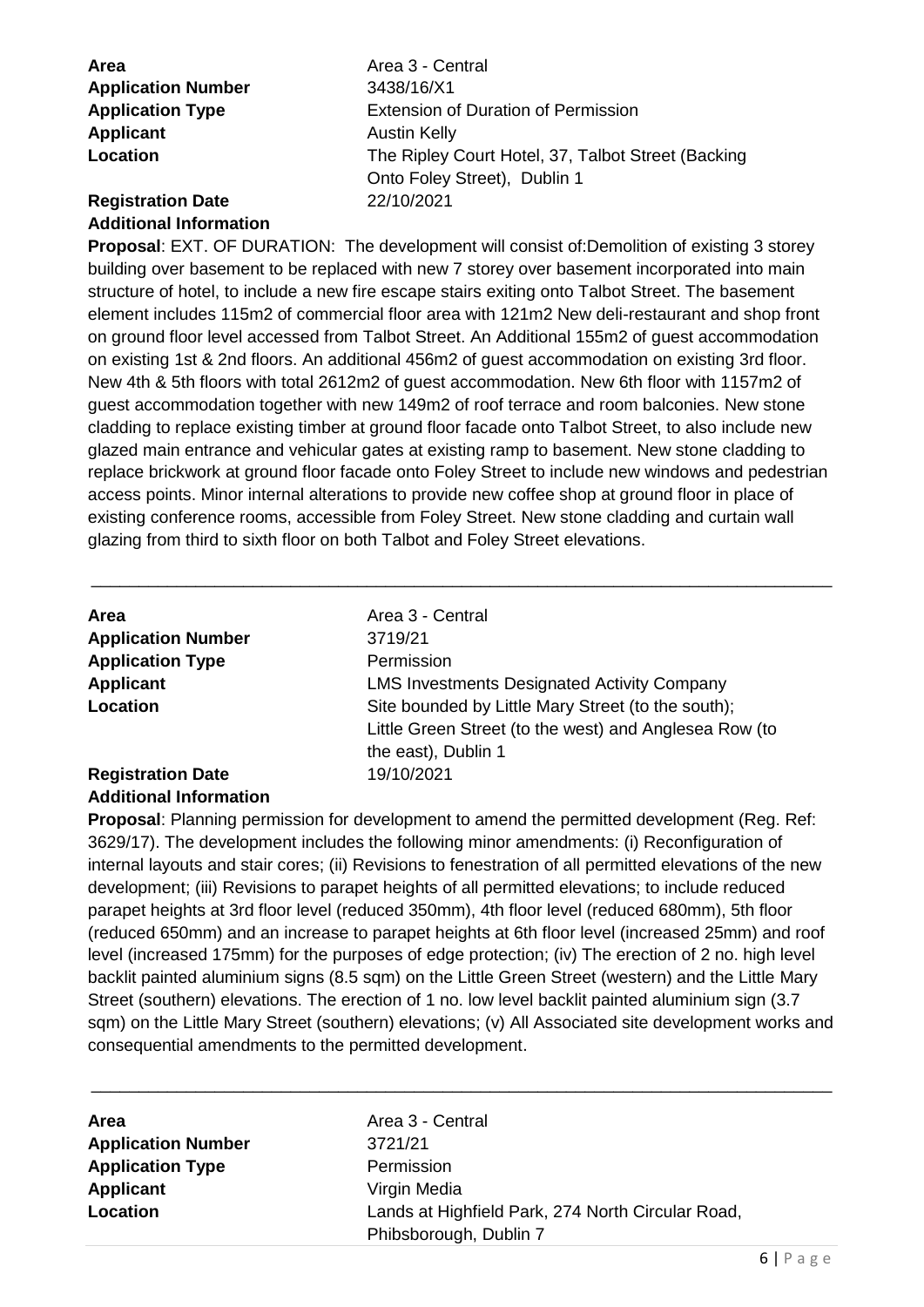## **Registration Date** 19/10/2021 **Additional Information**

**Proposal**: Permission for the erection of 15 No. link dishes mounted on support poles together with 2 no. outdoor cabinets on a steel mounting support platform and associated equipment. The development will provide voice and mobile broadband services in the area.

\_\_\_\_\_\_\_\_\_\_\_\_\_\_\_\_\_\_\_\_\_\_\_\_\_\_\_\_\_\_\_\_\_\_\_\_\_\_\_\_\_\_\_\_\_\_\_\_\_\_\_\_\_\_\_\_\_\_\_\_\_\_\_\_\_\_\_\_\_\_\_\_\_\_\_\_\_\_

| Area                          | Area 3 - Central                            |
|-------------------------------|---------------------------------------------|
| <b>Application Number</b>     | 3725/21                                     |
| <b>Application Type</b>       | <b>Retention Permission</b>                 |
| <b>Applicant</b>              | Lorcan Lynch                                |
| Location                      | 107, Marlborough Street, Dublin 1. D01 HN22 |
| <b>Registration Date</b>      | 19/10/2021                                  |
| <b>Additional Information</b> |                                             |

**Proposal**: RETENTION: Permission for retention of unauthorised change of use of 71m2 unit from bookmakers' offices to massage therapy services and spa with associated staff facilities to ground floor unit at 107 Marlborough Street, Dublin 1, D01 HN22.

\_\_\_\_\_\_\_\_\_\_\_\_\_\_\_\_\_\_\_\_\_\_\_\_\_\_\_\_\_\_\_\_\_\_\_\_\_\_\_\_\_\_\_\_\_\_\_\_\_\_\_\_\_\_\_\_\_\_\_\_\_\_\_\_\_\_\_\_\_\_\_\_\_\_\_\_\_\_

| <b>Area</b>               | Area 3 - Central                                  |
|---------------------------|---------------------------------------------------|
| <b>Application Number</b> | 3745/21                                           |
| <b>Application Type</b>   | Permission                                        |
| Applicant                 | <b>Celtic Spire Capital Limited</b>               |
| Location                  | 17 O'Connell Street Lower and corner of Sackville |
|                           | Place, Dublin 1                                   |
| <b>Registration Date</b>  | 22/10/2021                                        |
|                           |                                                   |

#### **Additional Information**

**Proposal**: PROTECTED STRUCTURE: Planning permission for change of use from existing tourist office to café/restaurant with new shop signage and all associated internal works. No. 17 O'Connell Street Lower is a Protected Structure, Ref. 6002 and is located within the O'Connell Street Architectural Conservation Area.

\_\_\_\_\_\_\_\_\_\_\_\_\_\_\_\_\_\_\_\_\_\_\_\_\_\_\_\_\_\_\_\_\_\_\_\_\_\_\_\_\_\_\_\_\_\_\_\_\_\_\_\_\_\_\_\_\_\_\_\_\_\_\_\_\_\_\_\_\_\_\_\_\_\_\_\_\_\_

| Area                                                                                    | Area 3 - Central                         |  |
|-----------------------------------------------------------------------------------------|------------------------------------------|--|
| <b>Application Number</b>                                                               | WEB5030/21                               |  |
| <b>Application Type</b>                                                                 | Permission                               |  |
| <b>Applicant</b>                                                                        | M&H Piao Pharmacy Ltd/TA Park's Pharmacy |  |
| Location                                                                                | 62, Dorset Street Lower, Dublin 1        |  |
| <b>Registration Date</b>                                                                | 19/10/2021                               |  |
| <b>Additional Information</b>                                                           |                                          |  |
| Proposal: PERMISSION & RETENTION: Planning permission for one external lighted pharmacy |                                          |  |
| cross to front.                                                                         |                                          |  |
| Retention permission is sought for:                                                     |                                          |  |
| a) lighted internal scrolling text sign to front                                        |                                          |  |
| b) lighted internal pharmacy cross to front                                             |                                          |  |
| c) lighted internal pharmacy cross to side, displayed on St. Ignatius Road              |                                          |  |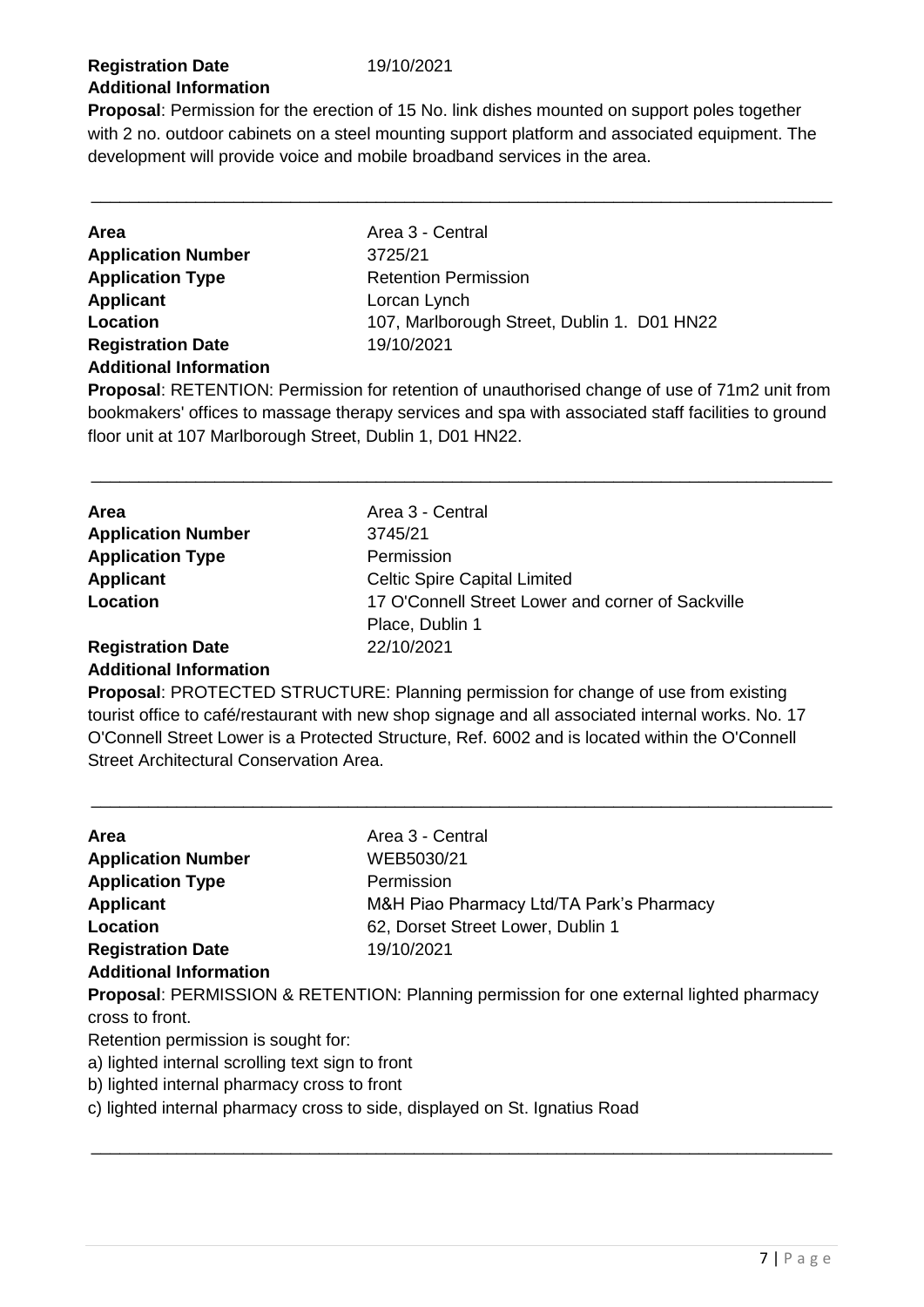# **Area 3 DOMESTIC**

**Area Area 3 - Central Application Number** 3709/21 **Application Type Permission Applicant Applicant Etain and Muireann Doherty Location** 15 West Road, East Wall, Dublin D03 KC85 **Registration Date** 18/10/2021

#### **Additional Information**

**Proposal**: Planning permission for the construction of a part two storey extension to the rear of the property.

\_\_\_\_\_\_\_\_\_\_\_\_\_\_\_\_\_\_\_\_\_\_\_\_\_\_\_\_\_\_\_\_\_\_\_\_\_\_\_\_\_\_\_\_\_\_\_\_\_\_\_\_\_\_\_\_\_\_\_\_\_\_\_\_\_\_\_\_\_\_\_\_\_\_\_\_\_\_

| Area                          | Area 3 - Central                      |
|-------------------------------|---------------------------------------|
| <b>Application Number</b>     | WEB5027/21                            |
| <b>Application Type</b>       | Permission                            |
| <b>Applicant</b>              | Ben and Rachel Conway                 |
| Location                      | 132, Church Road, East Wall, Dublin 3 |
| <b>Registration Date</b>      | 18/10/2021                            |
| <b>Additional Information</b> |                                       |
|                               |                                       |

**Proposal**: The development will consist of the construction of a dormer extension to the rear of the property comprising of a bedroom and attic storage at first floor.

\_\_\_\_\_\_\_\_\_\_\_\_\_\_\_\_\_\_\_\_\_\_\_\_\_\_\_\_\_\_\_\_\_\_\_\_\_\_\_\_\_\_\_\_\_\_\_\_\_\_\_\_\_\_\_\_\_\_\_\_\_\_\_\_\_\_\_\_\_\_\_\_\_\_\_\_\_\_

| <b>Area</b>                   | Area 3 - Central                       |
|-------------------------------|----------------------------------------|
| <b>Application Number</b>     | WEB5033/21                             |
| <b>Application Type</b>       | Permission                             |
| Applicant                     | Margaret McGrath and Paul Meade        |
| Location                      | 41, Dowth Avenue, Cabra East, Dublin 7 |
| <b>Registration Date</b>      | 19/10/2021                             |
| <b>Additional Information</b> |                                        |

**Proposal**: The development will consist of a ground floor porch addition of 2 squared meters to the front of the house, a 6 square meter extension at first floor level to the rear elevation and a dormer addition at attic level to the rear elevation, (overall 8 meters squared). Partial demolition of the existing entrance porch and existing rear extension roof at ground floor level. Adjustment to the internal layout at second floor level and a new stair between the first floor and attic levels, and an en-suite to the attic room.

| Area 3<br><b>Decisions</b>    |                                                  |
|-------------------------------|--------------------------------------------------|
|                               |                                                  |
| <b>Application Number</b>     | 0320/21                                          |
| <b>Application Type</b>       | Section 5                                        |
| <b>Decision</b>               | <b>Grant Exemption Certificate</b>               |
| <b>Decision Date</b>          | 19/10/2021                                       |
| <b>Applicant</b>              | Dublin City Council Housing Maintenance Division |
| Location                      | 47, Dunard Drive, Dublin 7                       |
| <b>Additional Information</b> |                                                  |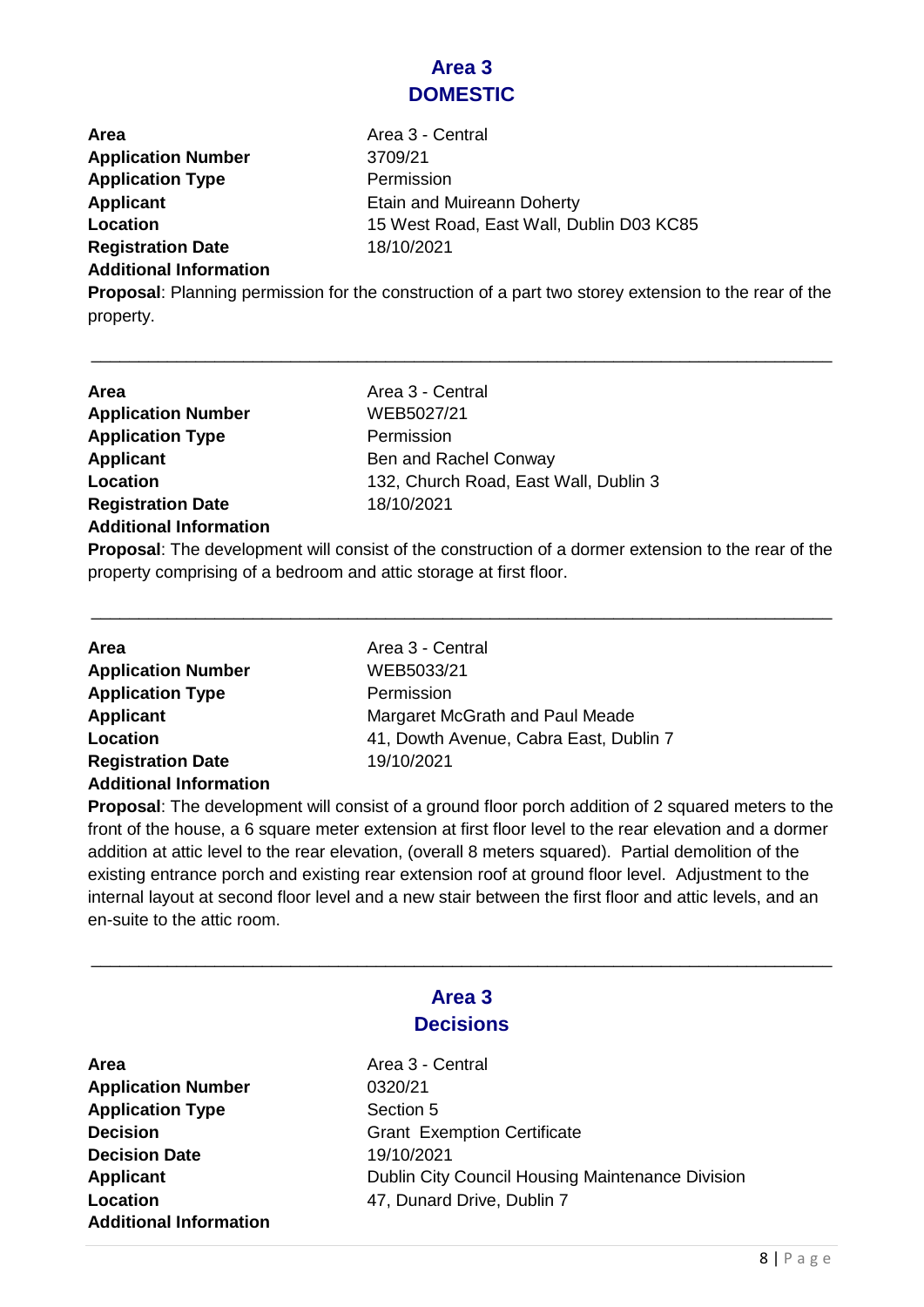**Proposal**: EXPP: Proposed single storey extension to the side of DCC owned residential property. The front facade of the proposed extension will be set back from the front facade of the existing house.

\_\_\_\_\_\_\_\_\_\_\_\_\_\_\_\_\_\_\_\_\_\_\_\_\_\_\_\_\_\_\_\_\_\_\_\_\_\_\_\_\_\_\_\_\_\_\_\_\_\_\_\_\_\_\_\_\_\_\_\_\_\_\_\_\_\_\_\_\_\_\_\_\_\_\_\_\_\_

| <b>Area</b>                                                                                            | Area 3 - Central                       |  |
|--------------------------------------------------------------------------------------------------------|----------------------------------------|--|
| <b>Application Number</b>                                                                              | 2115/21                                |  |
| <b>Application Type</b>                                                                                | <b>Retention Permission</b>            |  |
| <b>Decision</b>                                                                                        | <b>REFUSE RETENTION PERMISSION</b>     |  |
| <b>Decision Date</b>                                                                                   | 21/10/2021                             |  |
| <b>Applicant</b>                                                                                       | <b>Michael Dever</b>                   |  |
| Location                                                                                               | 49, Cabra Road, Dublin 7               |  |
| <b>Additional Information</b>                                                                          | <b>Additional Information Received</b> |  |
| <b>Proposal: RETENTION:PROTECTED STRUCTURE: Works for which Retention Permission is</b>                |                                        |  |
| sought include demolition of pre-existing 2-storey return and construction of new 2-storey return, all |                                        |  |
| to rear of original building along with all associated landscaping and site works                      |                                        |  |
|                                                                                                        |                                        |  |

| <b>Area</b>                   | Area 3 - Central                        |
|-------------------------------|-----------------------------------------|
| <b>Application Number</b>     | 2119/21                                 |
| <b>Application Type</b>       | Permission                              |
| <b>Decision</b>               | <b>GRANT PERMISSION</b>                 |
| <b>Decision Date</b>          | 20/10/2021                              |
| <b>Applicant</b>              | <b>Multidisciplinary Company Limted</b> |
| Location                      | 43 and 44, Arran Street East, Dublin 7  |
| <b>Additional Information</b> | <b>Additional Information Received</b>  |

\_\_\_\_\_\_\_\_\_\_\_\_\_\_\_\_\_\_\_\_\_\_\_\_\_\_\_\_\_\_\_\_\_\_\_\_\_\_\_\_\_\_\_\_\_\_\_\_\_\_\_\_\_\_\_\_\_\_\_\_\_\_\_\_\_\_\_\_\_\_\_\_\_\_\_\_\_\_

**Proposal**: Change of use of maisonette section of 44 Arran Street East to light industry (c.111 sq.m), associated internal alterations to entire premises, the ancillary use of part of the premises for display and retail sales of associated products and changes to the shopfront/ front elevation all at Nos. 43 and 44 Arran Street East, Dublin 7.

\_\_\_\_\_\_\_\_\_\_\_\_\_\_\_\_\_\_\_\_\_\_\_\_\_\_\_\_\_\_\_\_\_\_\_\_\_\_\_\_\_\_\_\_\_\_\_\_\_\_\_\_\_\_\_\_\_\_\_\_\_\_\_\_\_\_\_\_\_\_\_\_\_\_\_\_\_\_

| <b>Area</b>                   | Area 3 - Central                                  |
|-------------------------------|---------------------------------------------------|
| <b>Application Number</b>     | 2673/21                                           |
| <b>Application Type</b>       | Permission                                        |
| <b>Decision</b>               | <b>GRANT PERMISSION</b>                           |
| <b>Decision Date</b>          | 21/10/2021                                        |
| Applicant                     | <b>Talgar Property Ltd</b>                        |
| Location                      | 79A Talbot Street, Dublin 1 (Corner of 79A Talbot |
|                               | Street and 43 Gardiner Street Lower, Dublin 1)    |
| <b>Additional Information</b> | <b>Additional Information Received</b>            |

**Proposal**: PROTECTED STRUCTURE: Permission is sought for the change of use of part first floor from existing office use to apartment use, consisting of 1 no. studio and 1 no. 1 bedroom apartments, and all associated site works.

| Area                      |
|---------------------------|
| <b>Application Number</b> |
| <b>Application Type</b>   |
| <b>Decision</b>           |
| <b>Decision Date</b>      |

Area 3 - Central **Application Number** 2723/21 **Permission Decision** GRANT PERMISSION **Decision Date** 21/10/2021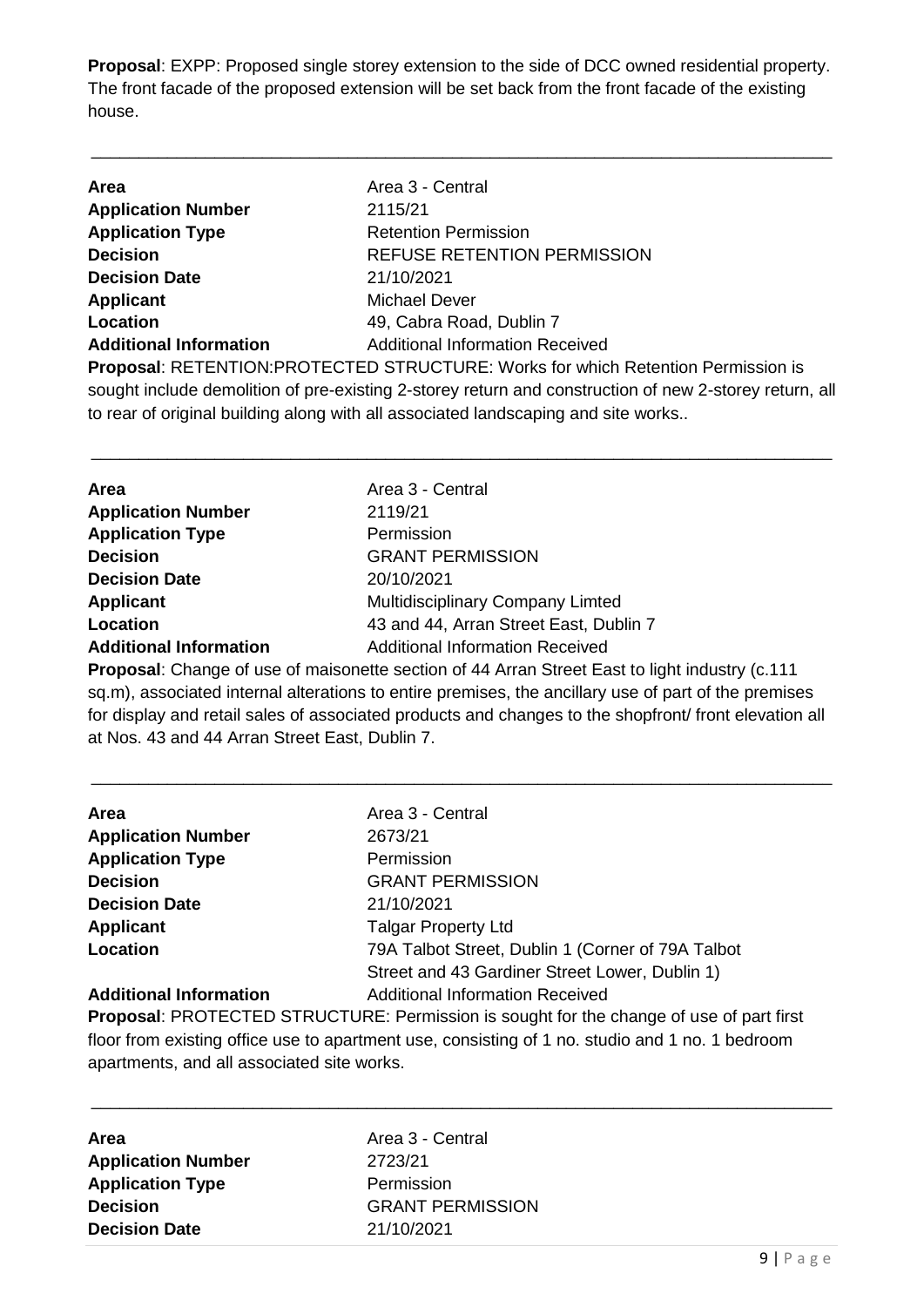**Applicant** Coldec Properties Limited **Location** 202, Clonliffe Road, Drumcondra , Dublin 3 **Additional Information** Additional Information Received

**Proposal**: PROTECTED STRUCTURE: The development consists of: (i) the renovation of an existing end terrace dwelling house, (ii) internal repairs and refurbishment works to the existing building, (iii) reinstatement of main roof, timber sash windows, front entrance door, front steps and railings, and repair to all external elevations of the existing building including the removal of the steel bracing and associated stabilisation works, (iv) the construction of a new 3 storey extension to the rear and, (v) all associated site works.

\_\_\_\_\_\_\_\_\_\_\_\_\_\_\_\_\_\_\_\_\_\_\_\_\_\_\_\_\_\_\_\_\_\_\_\_\_\_\_\_\_\_\_\_\_\_\_\_\_\_\_\_\_\_\_\_\_\_\_\_\_\_\_\_\_\_\_\_\_\_\_\_\_\_\_\_\_\_

| <b>Area</b>                   | Area 3 - Central                                            |
|-------------------------------|-------------------------------------------------------------|
| <b>Application Number</b>     | 2930/21                                                     |
| <b>Application Type</b>       | Permission                                                  |
| <b>Decision</b>               | <b>GRANT PERMISSION</b>                                     |
| <b>Decision Date</b>          | 21/10/2021                                                  |
| <b>Applicant</b>              | Mark O'Neill                                                |
| Location                      | 5, Holy Cross Avenue, Clonliffe Road, Dublin 3, D03<br>AE48 |
| <b>Additional Information</b> | <b>Additional Information Received</b>                      |

**Proposal**: Permission to demolish existing ground floor rear extension (10 sqm) and to replace with a two storey extension with flat roof over.

\_\_\_\_\_\_\_\_\_\_\_\_\_\_\_\_\_\_\_\_\_\_\_\_\_\_\_\_\_\_\_\_\_\_\_\_\_\_\_\_\_\_\_\_\_\_\_\_\_\_\_\_\_\_\_\_\_\_\_\_\_\_\_\_\_\_\_\_\_\_\_\_\_\_\_\_\_\_

| Area                      | Area 3 - Central                                       |
|---------------------------|--------------------------------------------------------|
| <b>Application Number</b> | 3128/21                                                |
| <b>Application Type</b>   | Permission                                             |
| <b>Decision</b>           | <b>GRANT PERMISSION</b>                                |
| <b>Decision Date</b>      | 21/10/2021                                             |
| Applicant                 | <b>Irish Distillers International Limited</b>          |
| Location                  | The Courtyard, The Old Jameson Distillery, Bow Street, |
|                           | Dublin 7                                               |
|                           | $\blacksquare$                                         |

#### **Additional Information** Additional Information Received

**Proposal**: PROTECTED STRUCTURE: Permission for the replacement of the existing pot still feature in The Courtyard, The Old Jameson Distillery, Bow Street, Dublin 7, D07 V57C with a free standing illuminated sculptural feature and all ancillary site development works. The proposed development consists of or comprises the carrying out of works to a protected structure.

\_\_\_\_\_\_\_\_\_\_\_\_\_\_\_\_\_\_\_\_\_\_\_\_\_\_\_\_\_\_\_\_\_\_\_\_\_\_\_\_\_\_\_\_\_\_\_\_\_\_\_\_\_\_\_\_\_\_\_\_\_\_\_\_\_\_\_\_\_\_\_\_\_\_\_\_\_\_

| Area                          | Area 3 - Central                     |
|-------------------------------|--------------------------------------|
| <b>Application Number</b>     | 3388/21                              |
| <b>Application Type</b>       | Permission                           |
| <b>Decision</b>               | <b>GRANT PERMISSION</b>              |
| <b>Decision Date</b>          | 19/10/2021                           |
| <b>Applicant</b>              | Catherina Nic Giolla Dhe             |
| Location                      | 8 Kinvara Road, Navan Road, Dublin 7 |
| <b>Additional Information</b> |                                      |

**Proposal**: Planning permission for attic conversion to storage room with flat roof dormer with windows to rear and 1 no. velux roof light to front also new vehicular entrance to off street car parking to front garden and all associated site works.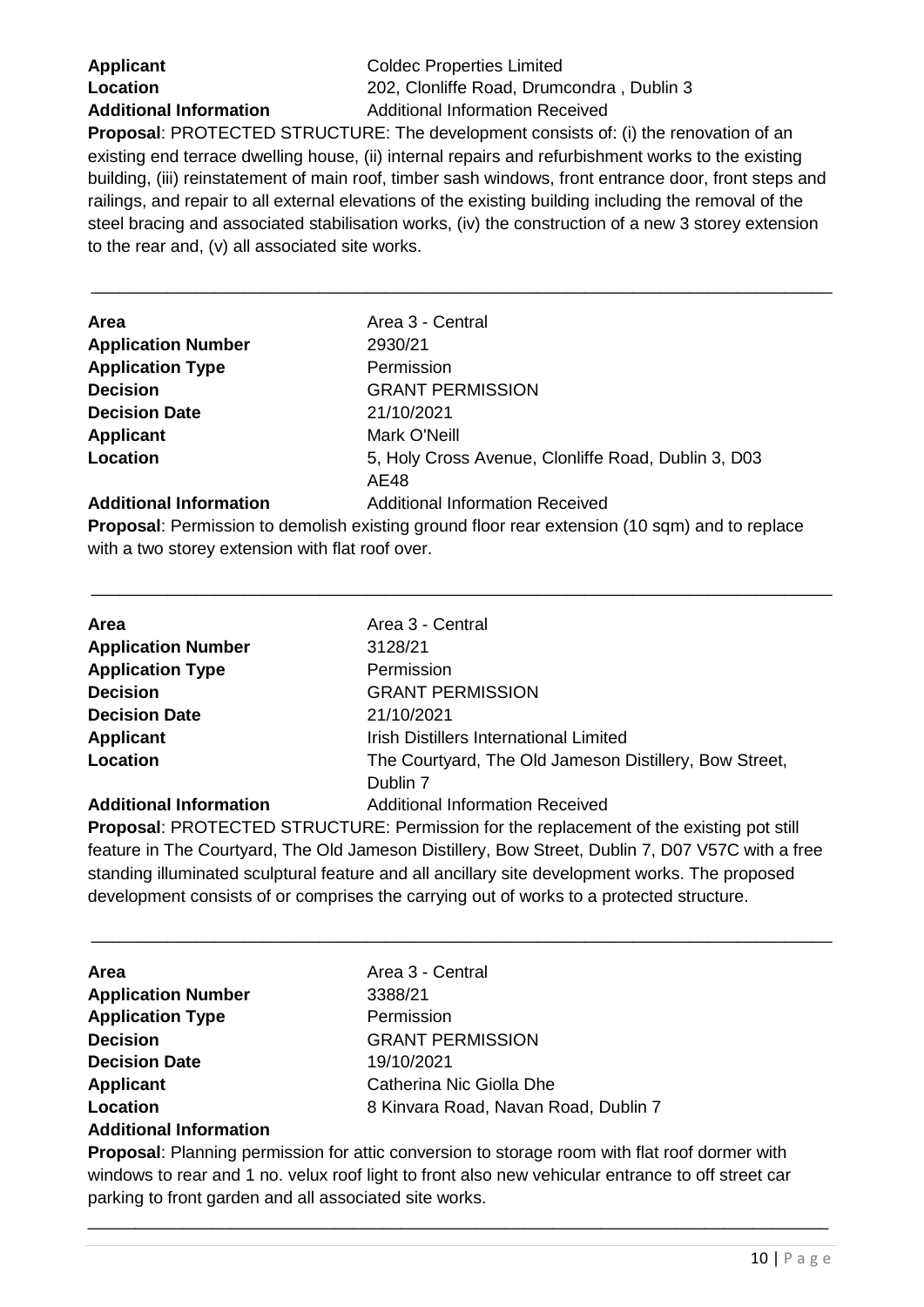| <b>Area</b>               | Area 3 - Central              |
|---------------------------|-------------------------------|
| <b>Application Number</b> | 3393/21                       |
| <b>Application Type</b>   | Permission                    |
| <b>Decision</b>           | <b>GRANT PERMISSION</b>       |
| <b>Decision Date</b>      | 20/10/2021                    |
| <b>Applicant</b>          | <b>Fahrattin Birben</b>       |
| Location                  | 180, Parnell Street, Dublin 1 |
|                           |                               |

#### **Additional Information**

**Proposal**: Permission for change of use from retail phone shop to restaurant. A take away/sit down service on the ground floor and food preparation at basement level, new external signage and associated site works.

\_\_\_\_\_\_\_\_\_\_\_\_\_\_\_\_\_\_\_\_\_\_\_\_\_\_\_\_\_\_\_\_\_\_\_\_\_\_\_\_\_\_\_\_\_\_\_\_\_\_\_\_\_\_\_\_\_\_\_\_\_\_\_\_\_\_\_\_\_\_\_\_\_\_\_\_\_\_

| <b>Area</b>               | Area 3 - Central                                |
|---------------------------|-------------------------------------------------|
| <b>Application Number</b> | 3400/21                                         |
| <b>Application Type</b>   | <b>Retention Permission</b>                     |
| <b>Decision</b>           | <b>ADDITIONAL INFORMATION</b>                   |
| <b>Decision Date</b>      | 21/10/2021                                      |
| <b>Applicant</b>          | Mater Misericordiae University Hospital         |
| Location                  | Mater Misericordiae University Hospital, Eccles |
|                           | Street, Dublin 7                                |

#### **Additional Information**

**Proposal**: For permission for development and permission for retention of development at the Mater Misericordiae University Hospital, Eccles Street, Dublin 7. The development consists of a seven to nine storey covid emergency extension block (13,563 sqm) (plus pop-up tenth floor level stairs and lift access to rooftop) to the south of the existing modern hospital. The development is to include a lower ground level below the street level of Eccles Street, with a six storey facade directly onto Eccles Street. The building will increase in height toward the north (rear) in steps of one storey each. Permission is sought for the development and completion of the Covid emergency extension block at Eccles Street, to the south of the Whitty Wing of the hospital and connecting at each level northwards to the existing circulation core at the south side of the hospital and forming a new (south) entrance to the hospital campus at Eccles Street, Dublin 7. Permission is sought for retention of site development and enabling works (including demolition of access road ramp from Eccles Street), relocation of services within the site and retention of piled foundations, substructures, retaining structures along Eccles Street and superstructure. Upon completion the covid emergency extension block will provide for 98 hospital beds, including 16 intensive care beds, 28 ppvl isolation beds, 12 isolation respiratory beds and 40 high acute isolation beds and 2 number infectious isolation bed units, associated plant, 3 retail units (345 sqm) and ancillary office and support accommodation. The development includes provision of 24 cycle parking spaces at lower ground level, access for ambulance to both the Eccles Street frontage and from within the existing hospital campus, signage on the Eccles Street elevation, all plant flues, tanks, services, landscaping, boundary treatment and ancillary site development works.

\_\_\_\_\_\_\_\_\_\_\_\_\_\_\_\_\_\_\_\_\_\_\_\_\_\_\_\_\_\_\_\_\_\_\_\_\_\_\_\_\_\_\_\_\_\_\_\_\_\_\_\_\_\_\_\_\_\_\_\_\_\_\_\_\_\_\_\_\_\_\_\_\_\_\_\_\_\_

**Area** Area 3 - Central **Application Number** 3402/21 **Application Type** Permission **Decision Date** 21/10/2021 **Applicant** Theo Little **Additional Information**

**Decision** REFUSE PERMISSION **Location** 145 St. Mobhi Road, Glasnevin, Dublin 9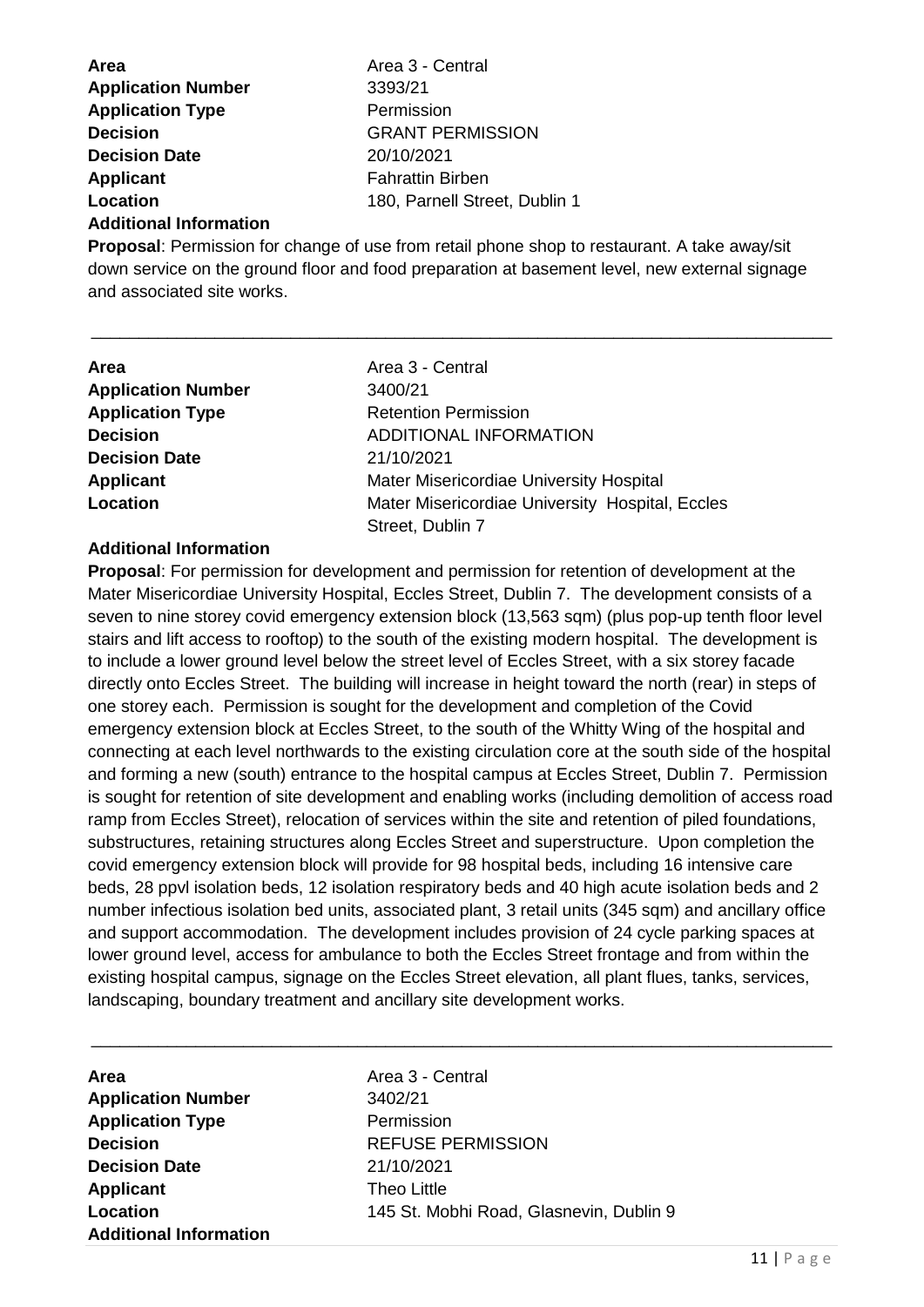**Proposal**: Planning permission is sought for the creation of new vehicular access from the front garden (adjacent to St. Mobhi Grove). The development will consist of the conversion of the front garden into a driveway with gated access onto St. Mobhi Road .

\_\_\_\_\_\_\_\_\_\_\_\_\_\_\_\_\_\_\_\_\_\_\_\_\_\_\_\_\_\_\_\_\_\_\_\_\_\_\_\_\_\_\_\_\_\_\_\_\_\_\_\_\_\_\_\_\_\_\_\_\_\_\_\_\_\_\_\_\_\_\_\_\_\_\_\_\_\_

| <b>Area</b>                   | Area 3 - Central                          |
|-------------------------------|-------------------------------------------|
| <b>Application Number</b>     | 3411/21                                   |
| <b>Application Type</b>       | <b>Retention Permission</b>               |
| <b>Decision</b>               | <b>GRANT RETENTION PERMISSION</b>         |
| <b>Decision Date</b>          | 21/10/2021                                |
| Applicant                     | Ryan Murphy & Judith Emerson              |
| Location                      | 374, Carnlough Road, Cabra West, Dublin 7 |
| <b>Additional Information</b> |                                           |

**Proposal**: RETENTION for the retention of vehicular access to driveway from Carnlough Road. Retention permission to apply to associated site works, landscaping and dished concrete kerb to public path.

\_\_\_\_\_\_\_\_\_\_\_\_\_\_\_\_\_\_\_\_\_\_\_\_\_\_\_\_\_\_\_\_\_\_\_\_\_\_\_\_\_\_\_\_\_\_\_\_\_\_\_\_\_\_\_\_\_\_\_\_\_\_\_\_\_\_\_\_\_\_\_\_\_\_\_\_\_\_

| Area                      | Area 3 - Central                                       |
|---------------------------|--------------------------------------------------------|
| <b>Application Number</b> | 3414/21                                                |
| <b>Application Type</b>   | Permission                                             |
| <b>Decision</b>           | <b>GRANT PERMISSION</b>                                |
| <b>Decision Date</b>      | 22/10/2021                                             |
| <b>Applicant</b>          | Durkan (Mountjoy Street) Limited                       |
| Location                  | 16 Mountjoy Street and bounded by Mountjoy Street to   |
|                           | the west, Mary's Place North to the south and Paradise |
|                           | Place to the east, Phibsborough, Dublin 7              |

#### **Additional Information**

**Proposal**: Permission for development on this site of approx. 0.1572ha comprising no.16 Mountjoy Street and bounded by Mountjoy Street to the west, Mary's Place North to the south and Paradise Place to the east, Phibsborough, Dublin 7.

The development will consist of modifications to development previously granted under Reg. Ref. ABP 307581-20 (DCC Ref. 4691/19). The proposal will require revisions to the approved development at both ground and first floor to include the provision of an ESB sub-station building (14m2) located at the north-east corner of the site at Paradise Place to facilitate the approved development. Minor changes to the permitted elevations and internal floor space reconfigurations, at this stated location, are also proposed.

\_\_\_\_\_\_\_\_\_\_\_\_\_\_\_\_\_\_\_\_\_\_\_\_\_\_\_\_\_\_\_\_\_\_\_\_\_\_\_\_\_\_\_\_\_\_\_\_\_\_\_\_\_\_\_\_\_\_\_\_\_\_\_\_\_\_\_\_\_\_\_\_\_\_\_\_\_\_

| <b>Area</b>                            | Area 3 - Central                 |
|----------------------------------------|----------------------------------|
| <b>Application Number</b>              | 3416/21                          |
| <b>Application Type</b>                | Permission                       |
| <b>Decision</b>                        | <b>ADDITIONAL INFORMATION</b>    |
| <b>Decision Date</b>                   | 22/10/2021                       |
| Applicant                              | <b>Christian Fraunifelter</b>    |
| Location                               | 37 Annamoe Road, Cabra, Dublin 7 |
| . A child between the former of the co |                                  |

#### **Additional Information**

**Proposal**: The proposed development will consist of:

The demolition of the existing single storey rear kitchen, store and rear/side garage, of total demolition area 32msq;

• The construction of a new extension of total gross area 96msq at ground, first and attic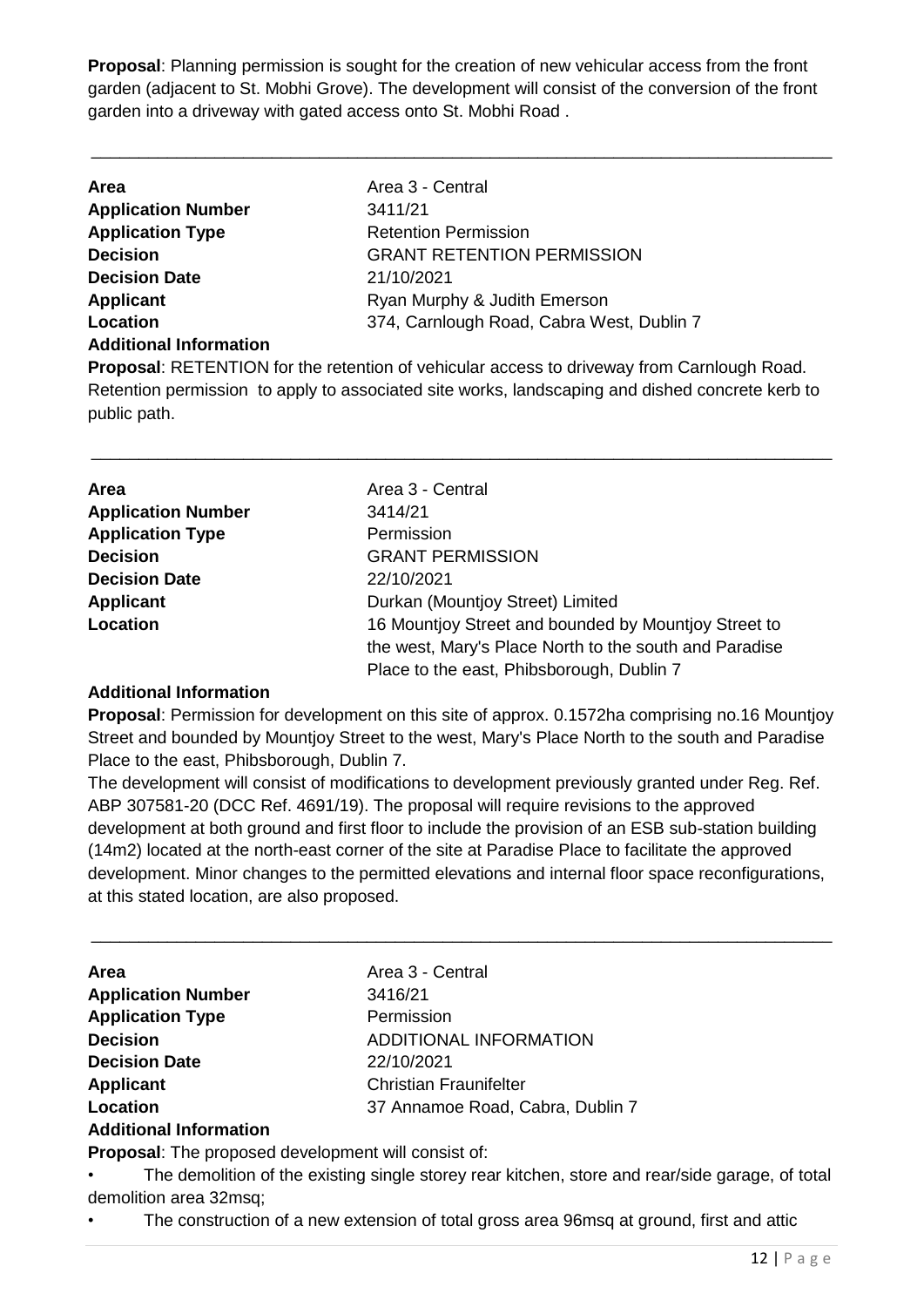floors. The extension will be a 2 storey side extension and part single storey, part 2 storey rear extension, with an attic conversion of the existing attic space and addition of new attic space over the side extension;

• The construction of a new dormer window at roof level to the side extension at the front of the house;

The construction of a new dormer window at roof level to the side extension at the rear of the house;

• The total development area of existing and proposed upon completion will be 219msq on a site area of 508msq.

\_\_\_\_\_\_\_\_\_\_\_\_\_\_\_\_\_\_\_\_\_\_\_\_\_\_\_\_\_\_\_\_\_\_\_\_\_\_\_\_\_\_\_\_\_\_\_\_\_\_\_\_\_\_\_\_\_\_\_\_\_\_\_\_\_\_\_\_\_\_\_\_\_\_\_\_\_\_

| <b>Area</b>               | Area 3 - Central                          |
|---------------------------|-------------------------------------------|
| <b>Application Number</b> | 3417/21                                   |
| <b>Application Type</b>   | <b>Retention Permission</b>               |
| <b>Decision</b>           | ADDITIONAL INFORMATION                    |
| <b>Decision Date</b>      | 21/10/2021                                |
| <b>Applicant</b>          | <b>Luther Moussa</b>                      |
| Location                  | 4 Summer Street North, Dublin 1, D01 W6P5 |
| Additional Information    |                                           |

#### **Additional Information**

**Proposal**: PERMISSION & RETENTION: Planning permission for the following works:

- Retention permission for change of use to two apartments.
- Installation of new lobbies and bathrooms within both existing apartments.

• Extension of the building at the rear at ground and first floor to provide additional living space to both existing apartments.

• Provision of new steel and glass balconies to the rear at ground and first floor levels for both apartments.

\_\_\_\_\_\_\_\_\_\_\_\_\_\_\_\_\_\_\_\_\_\_\_\_\_\_\_\_\_\_\_\_\_\_\_\_\_\_\_\_\_\_\_\_\_\_\_\_\_\_\_\_\_\_\_\_\_\_\_\_\_\_\_\_\_\_\_\_\_\_\_\_\_\_\_\_\_\_

- Provision of a new hipped roof above the proposed extension.
- Provision of rooflight for the proposed upstairs bathroom.
- Related internal alterations.

| <b>Area</b>                      | Area 3 - Central                           |
|----------------------------------|--------------------------------------------|
| <b>Application Number</b>        | 3422/21                                    |
| <b>Application Type</b>          | Permission                                 |
| <b>Decision</b>                  | <b>REFUSE PERMISSION</b>                   |
| <b>Decision Date</b>             | 22/10/2021                                 |
| Applicant                        | Thomas A. Costello Construction Ltd        |
| Location                         | 134, 135 & 136 North Strand Road, Dublin 3 |
| Ashaliti a machina fa macantha m |                                            |

#### **Additional Information**

**Proposal**: Planning permission for development at this site encompassing nos. 134, 135 and 136 North Strand Road, Dublin 3. The development will consist of demolition of 3 existing properties on the site and construction of 20 no. apartments in two linked buildings around a landscaped, communal courtyard. The main building proposed, facing North Strand Road, is four-stories over basement, with the upper floor being an attic storey. It comprises 6 no. two-bedroom apartments, 6 no. two bedroom duplexes and 2 no. three-bedroom apartments. The second building, to the rear of the site facing Strandville Avenue, is four stories over basement at it's highest point, stepping down to two stories over basement at the eastern site boundary. It comprises 1 no. three-bedroom apartment at basement level and 5 no. one bedroom apartments above. Pedestrian entrances are located at the existing laneway to the site's northern boundary as well as at Strandville Avenue where bin and bicycle storage are also provided. All associated site works, connection of drainage to public sewer and landscaping are included in the application.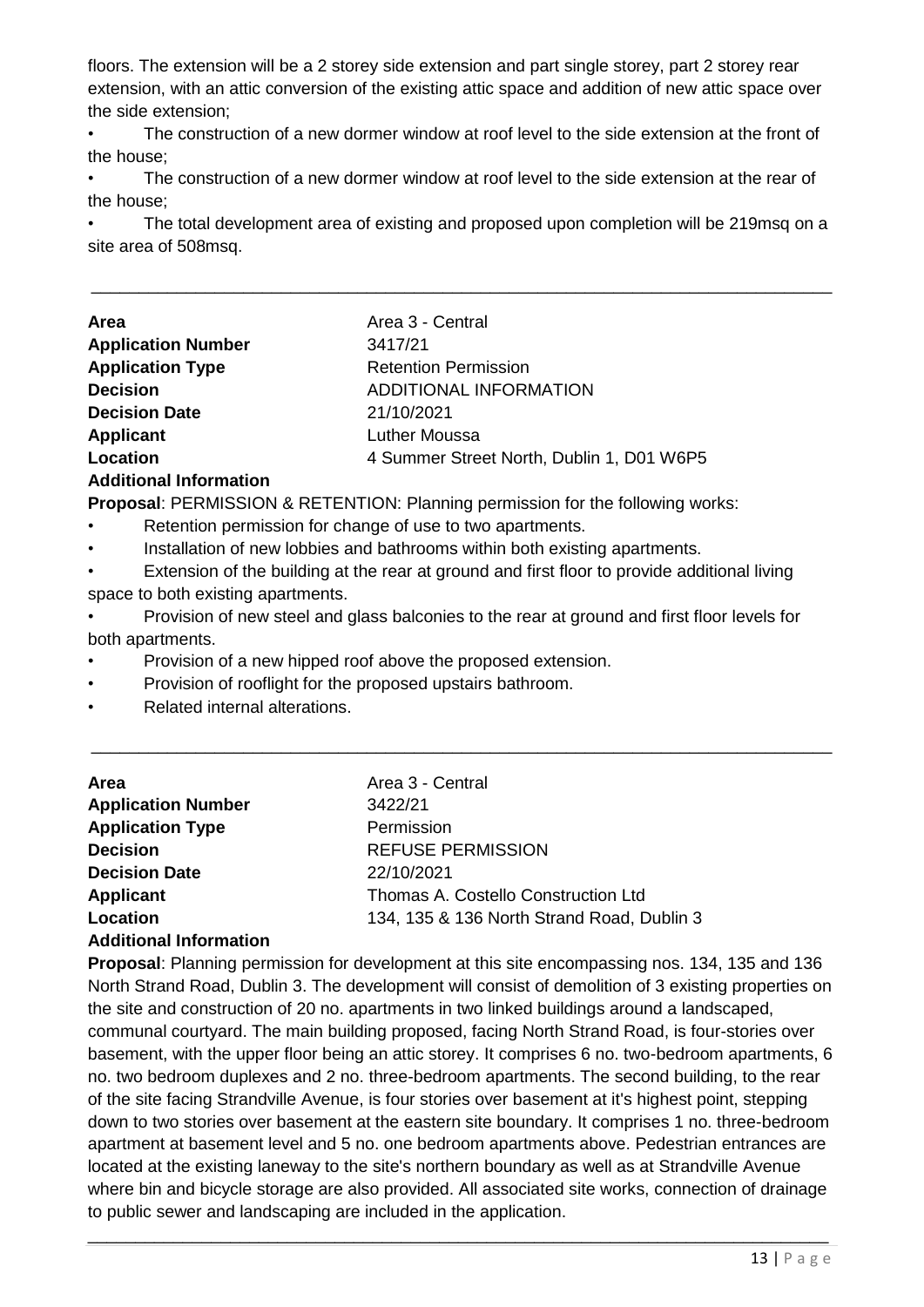| <b>Area</b>               | Area 3 - Central                                     |
|---------------------------|------------------------------------------------------|
| <b>Application Number</b> | 3425/21                                              |
| <b>Application Type</b>   | Permission                                           |
| <b>Decision</b>           | <b>GRANT PERMISSION</b>                              |
| <b>Decision Date</b>      | 22/10/2021                                           |
| Applicant                 | Cedarglade Limited                                   |
| Location                  | Ground Floor Retail Unit at 232 North Circular Road/ |
|                           | 85 Grangegorman Upper, Dublin 7, D07RH33             |

#### **Additional Information**

**Proposal**: PROTECTED STRUCTURE: The development will consist of provision of a new external plant area to previously approved ground floor retail unit permitted under planning reference 3916/18. The application includes alterations to the west elevation comprising the following: (i) Provision of a new access door within existing ground floor window ope; (ii) New 600 x 600mm sq. louvre to proposed ground floor extract duct; (iii) New 2.4m high mild steel privacy screen/railings to proposed plant area behind existing stone boundary wall to western site boundary.

\_\_\_\_\_\_\_\_\_\_\_\_\_\_\_\_\_\_\_\_\_\_\_\_\_\_\_\_\_\_\_\_\_\_\_\_\_\_\_\_\_\_\_\_\_\_\_\_\_\_\_\_\_\_\_\_\_\_\_\_\_\_\_\_\_\_\_\_\_\_\_\_\_\_\_\_\_\_

| Area                          | Area 3 - Central                                     |
|-------------------------------|------------------------------------------------------|
| <b>Application Number</b>     | DSDZ2626/21                                          |
| <b>Application Type</b>       | Permission                                           |
| <b>Decision</b>               | <b>GRANT PERMISSION</b>                              |
| <b>Decision Date</b>          | 22/10/2021                                           |
| <b>Applicant</b>              | <b>Tulane Business Management Limited</b>            |
| Location                      | Site at the junction of North Wall Quay and New      |
|                               | Wapping Street, City Block 7, Spencer Dock, Dublin 1 |
| <b>Additional Information</b> | <b>Additional Information Received</b>               |

**Proposal**: PROTECTED STRUCTURE: planning permission for signage at the ground floor of Building 2, Block 7, Spencer Dock permitted under Reg. Ref. DSDZ2661/17 as previously amended by Reg. Ref. DSDZ4184/18 and DSDZ2796/20 on a site of 1.35 hectares located at the junction of North Wall Quay and New Wapping Street, City Block 7, Spencer Dock, Dublin 1. The site is bound to the north by Mayor Street Upper, to the east by New Wapping Street, to the south by North Wall Quay and to the west by an an unnamed street. The application site includes the former British Rail Hotel at 58-59 North Wall Quay, a protected structure (RPS 5838) and associated granite walls, railings, gates and adjoining setts in cul-de-sac, which are also protected structures (RPS 5839).

Building 2 is permitted as hotel with cafe unit at ground floor and forms part of the overall development at Spencer Place. The building is located in the north west corner of the overall development bound by Mayor Street to the north, an unnamed street adioining Station Square to the west and the remainder of the development to the south and east.

The application relates to a proposed development within a Strategic Development Zone Planning Scheme area.

The proposed development comprises of the following:

Erection of 1 no. internal double sided hanging illuminated entrance sign at ground floor level on the north elevation fronting onto Mayor Street Upper.

All signage is associated with the permitted cafe unit at ground floor level in Building 2.

| Area                      | Area 3 - Central        |
|---------------------------|-------------------------|
| <b>Application Number</b> | DSDZ3413/21             |
| <b>Application Type</b>   | Permission              |
| <b>Decision</b>           | <b>GRANT PERMISSION</b> |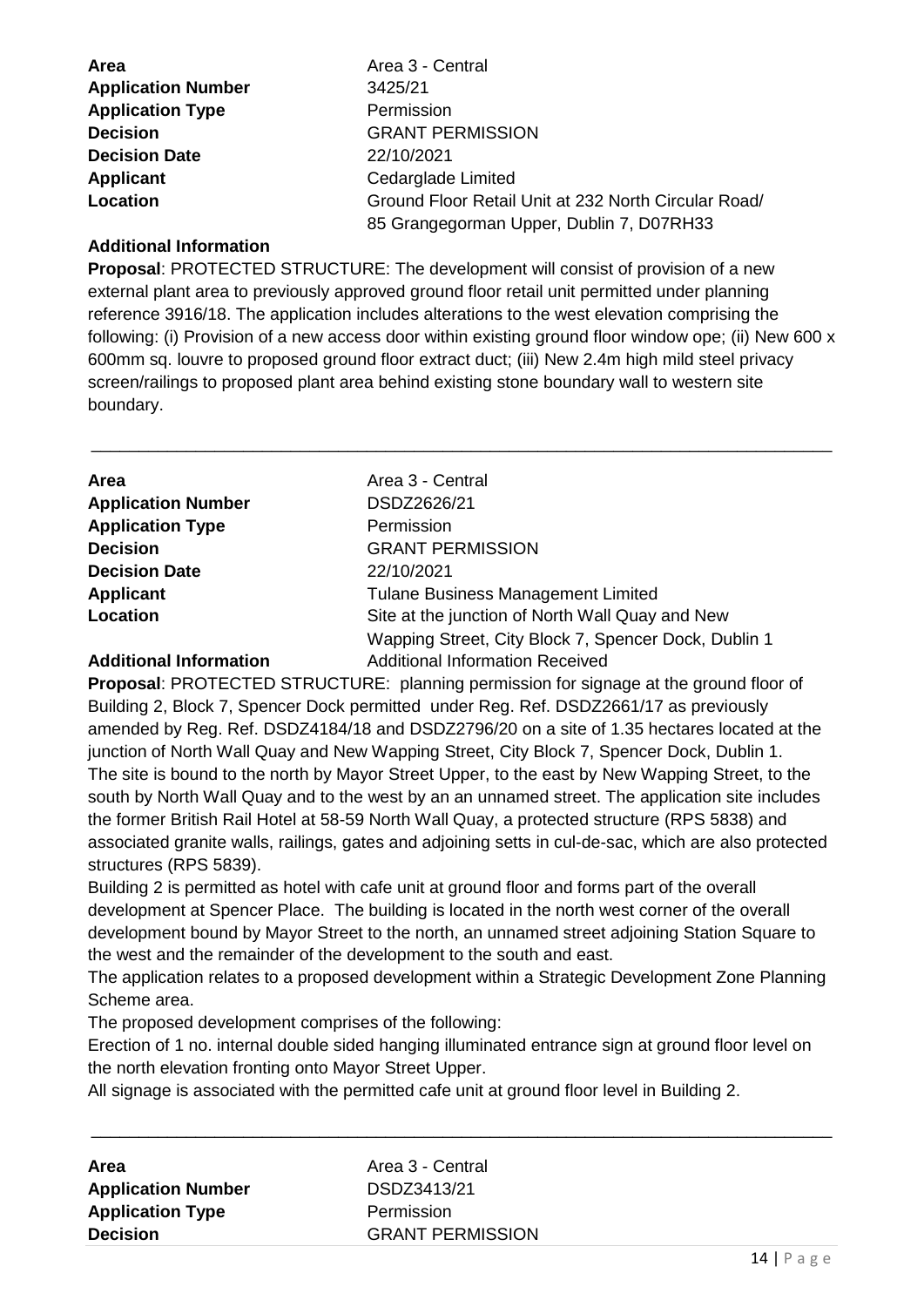| <b>Decision Date</b> |  |
|----------------------|--|
| <b>Applicant</b>     |  |
| Location             |  |

#### **Decision Date** 22/10/2021

**Spencer Place Development Company Limited** Site at the junction of North Wall Quay and New Wapping Street, City Block 7, Spencer Dock, Dublin 1

## **Additional Information**

**Proposal**: PROTECTED STRUCTURE: Planning permission for amendments to a previously permitted development under, Reg. Ref. DSDZ2661/17 as previously amended by Reg. Ref. DSDZ4184/18, DSDZ3449/19, DSDZ2774/20, DSDZ2796/20, DSDZ3347/20 and DSDZ2144/21 for development at a site of 1.35 hectares located at the junction of North Wall Quay and New Wapping Street, City Block 7, Spencer Dock, Dublin 1.

The site is bound to the north by Mayor Street Upper, to the east by New Wapping Street, to the south by North Wall Quay and to the west by an unnamed street. The application site includes the former British Rail Hotel at 58-59 North Wall Quay, a protected structure (RPS 5838), and associated granite walls, railings, gates, and adjoining setts in cul- de-sac, which are also protected structures (RPS 5839).

The application relates to a proposed development within a Strategic Development Zone Planning Scheme area.

The proposed development comprises of the following:

Building 2 and its environs

- Provision of weathering enclosures for mechanical services at roof level of 9th storey and relocation of plant screen door and additional plant screen door;
- Omission of section of permitted green roof from roof level (roof of 9th storey element);
- Provision of green roof at terrace on hotel 7th floor level (roof of 7th storey) (resulting in a net increase in coverage of the green roof area of 10 sqm);
- Provision of access ramps and steps at ground floor level to the northern elevation;
- Associated revisions to landscaping including omission of bicycle parking stands to the northern boundary and relocation of bicycle parking stands to the western boundary;
- Provision of external public seating to the north of the building;
- Reconfiguration of flood barrier to the north of the building;

Environs of Building 3

- Omission of bicycle stands from the northern boundary of Building 3;
- Amendments to tactile paving to the northeast of the building of Building 3;
- Omission of 2 no. raised planters at entrance to Building 3;

Environs of Building 4

• Revisions to permitted pedestrian access route and stepped access to the north of Building

4;

- Provision of external public seating to the east and south of Building 4;
- Relocation of the loading bay on the southern boundary of Building 4;
- Amendments to tactile paving to the southeast of Building 4;
- Public seat

Environs of Building 1B

Revisions to permitted pedestrian access route and stepped access to the north and west of Building 1B;

Relocation of bicycle stands from the northern boundary of Building 3 to this location; Environs of Protected Structure Building 1A

• Revisions to permitted stepped access at the southern and western boundaries of Building 1A;

- Infill of existing gap on western external wall;
- Amendments to tactile paving to the southwest of Building 1A;

Omission of 4 no permitted trees on the northern boundary and 1 no. tree on the western boundary. The total number of bicycle parking spaces on the site will remain at 548 no. The proposed development also includes all minor modifications to permitted landscaping revisions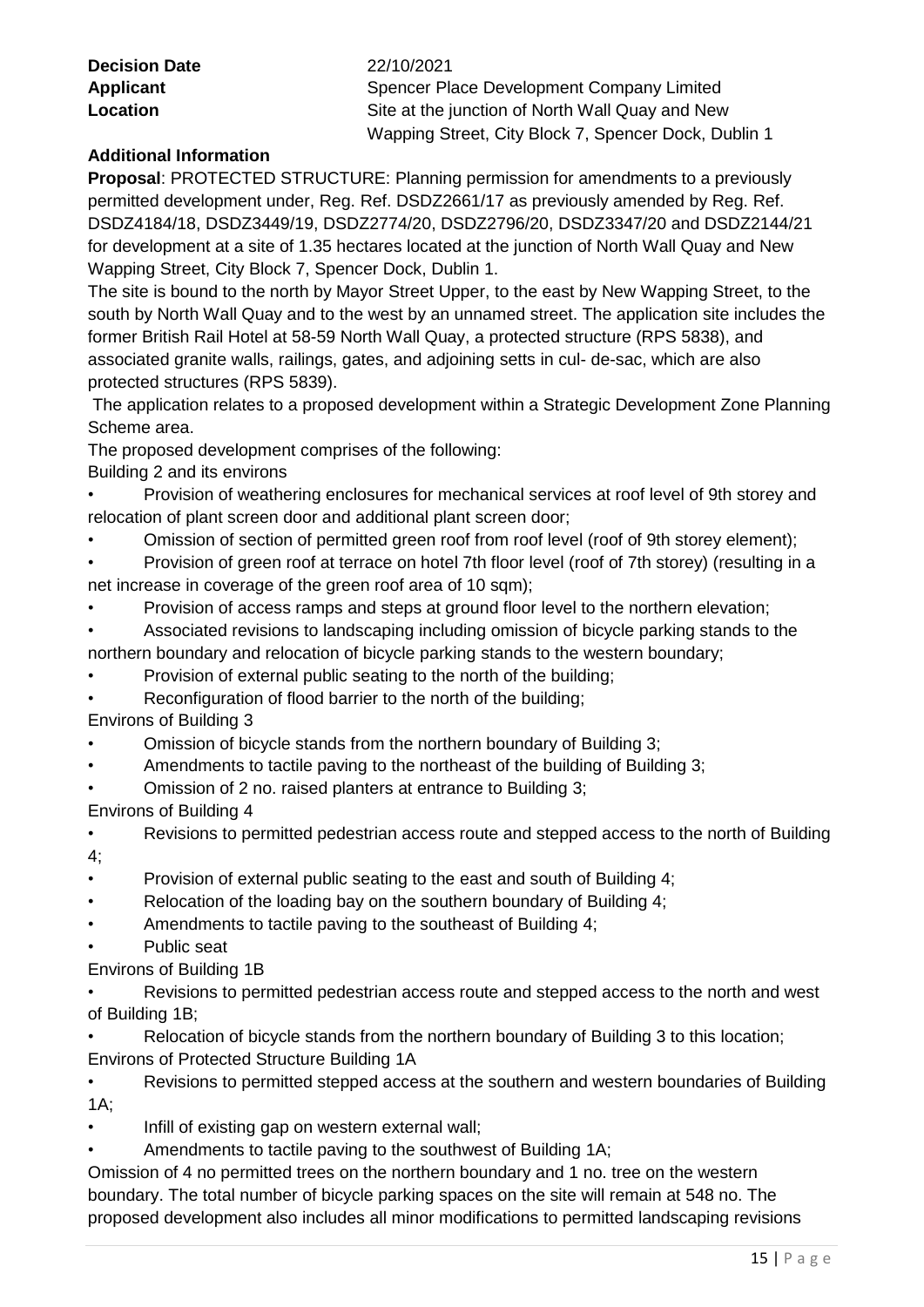within the public realm area, minor amendments to the landscaped courtyards and all other associated site development works necessary to facilitate the development.

\_\_\_\_\_\_\_\_\_\_\_\_\_\_\_\_\_\_\_\_\_\_\_\_\_\_\_\_\_\_\_\_\_\_\_\_\_\_\_\_\_\_\_\_\_\_\_\_\_\_\_\_\_\_\_\_\_\_\_\_\_\_\_\_\_\_\_\_\_\_\_\_\_\_\_\_\_\_

| <b>Area</b>                   | Area 3 - Central                         |
|-------------------------------|------------------------------------------|
| <b>Application Number</b>     | WEB1895/21                               |
| <b>Application Type</b>       | Permission                               |
| <b>Decision</b>               | <b>GRANT PERMISSION</b>                  |
| <b>Decision Date</b>          | 22/10/2021                               |
| <b>Applicant</b>              | Ruth O'Connell Scallan                   |
| Location                      | 34, Shandon Park, Phibsborough, Dublin 7 |
| <b>Additional Information</b> |                                          |

**Proposal**: The development will consist of 32.8m2 of ground floor extension, 11.4m2of first floor extension and a dormer roof light over the existing staircase and associated external landscaping and internal alterations.

\_\_\_\_\_\_\_\_\_\_\_\_\_\_\_\_\_\_\_\_\_\_\_\_\_\_\_\_\_\_\_\_\_\_\_\_\_\_\_\_\_\_\_\_\_\_\_\_\_\_\_\_\_\_\_\_\_\_\_\_\_\_\_\_\_\_\_\_\_\_\_\_\_\_\_\_\_\_

| Area                          | Area 3 - Central                      |
|-------------------------------|---------------------------------------|
| <b>Application Number</b>     | WEB1896/21                            |
| <b>Application Type</b>       | Permission                            |
| <b>Decision</b>               | <b>GRANT PERMISSION</b>               |
| <b>Decision Date</b>          | 22/10/2021                            |
| <b>Applicant</b>              | Niall and Denise Fitzgerald           |
| Location                      | 29, Lindsay Road, Glasnevin, Dublin 9 |
| <b>Additional Information</b> |                                       |

**Proposal**: The conversion of the second floor attic area with dormer and Velux window to the rear, and new Velux window to replace existing to the front and associated works. Additional first floor ensuite and associated works at 29 Lindsay Road, Glasnevin, Dublin 9.

# **Area Area** Area 3 - Central **Application Number** WEB1900/21 **Application Type** Permission **Decision** GRANT PERMISSION **Decision Date** 22/10/2021 **Applicant** Edmond & Catherine Taylor **Location** 25, Croaghpatrick Road, Ashtown, Dublin 7

### **Additional Information**

**Proposal**: Planning permission is sought for conversion of existing attic space to non-habitable storage/office area with new revised roof profile (from hipped to half hipped gable roof) to side/rear, with new dormer window extension to rear roof with 2 no. of velux rooflights to front roof elevation, conversion of garage area with new window to front, internal modifications and associated site works.

\_\_\_\_\_\_\_\_\_\_\_\_\_\_\_\_\_\_\_\_\_\_\_\_\_\_\_\_\_\_\_\_\_\_\_\_\_\_\_\_\_\_\_\_\_\_\_\_\_\_\_\_\_\_\_\_\_\_\_\_\_\_\_\_\_\_\_\_\_\_\_\_\_\_\_\_\_\_

| <b>Area</b>               | Area 3 - Central                         |
|---------------------------|------------------------------------------|
| <b>Application Number</b> | WEB5012/21                               |
| <b>Application Type</b>   | Permission                               |
| <b>Decision</b>           | APPLICATION DECLARED INVALID             |
| <b>Decision Date</b>      | 18/10/2021                               |
| <b>Applicant</b>          | M&H Piao Pharmacy Ltd/TA Park's Pharmacy |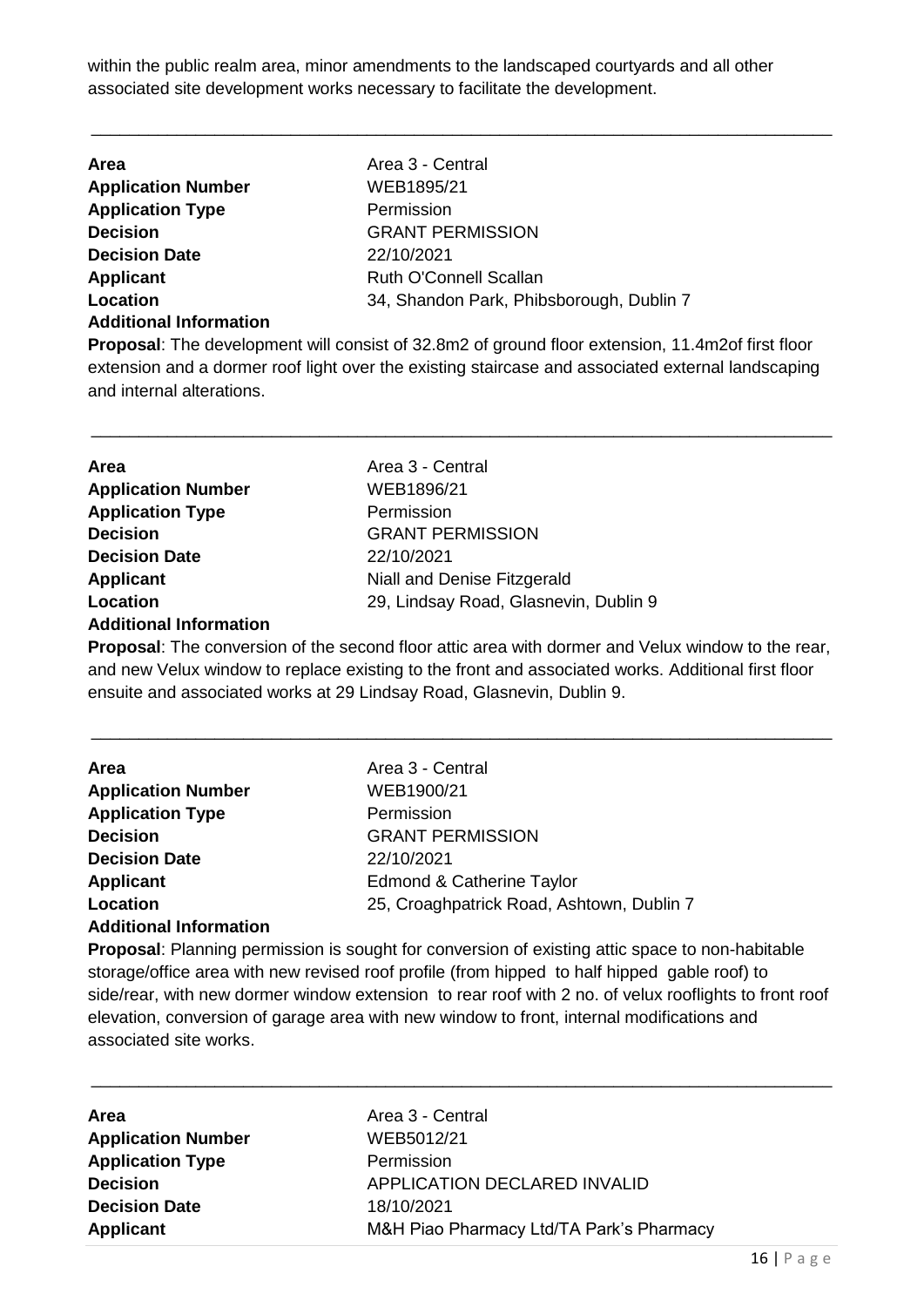#### **Additional Information**

**Proposal**: PERMISSION & RETENTION: Planning permission for one external lighted pharmacy cross to front.

\_\_\_\_\_\_\_\_\_\_\_\_\_\_\_\_\_\_\_\_\_\_\_\_\_\_\_\_\_\_\_\_\_\_\_\_\_\_\_\_\_\_\_\_\_\_\_\_\_\_\_\_\_\_\_\_\_\_\_\_\_\_\_\_\_\_\_\_\_\_\_\_\_\_\_\_\_\_

Retention permission is sought for:

a) lighted internal scrolling text sign to front

b) lighted internal pharmacy cross to front

c) lighted internal pharmacy cross to side, displayed on St. Ignatius Road.

| Area                      | Area 3 - Central                          |
|---------------------------|-------------------------------------------|
| <b>Application Number</b> | WEB5015/21                                |
| <b>Application Type</b>   | Permission                                |
| <b>Decision</b>           | <b>APPLICATION DECLARED INVALID</b>       |
| <b>Decision Date</b>      | 18/10/2021                                |
| Applicant                 | McAdam                                    |
| Location                  | 13, O'Brien's Place, Drumcondra, Dublin 9 |
|                           |                                           |

#### **Additional Information**

**Proposal**: 1st floor hipped roof extension over previously constructed ground floor building bye=law approved planning exempt extension to the rear, a front hall extension, an additional 1st floor bedroom window to the side and a ground floor window replacement patio door at the rear plus permission retention for the 1st floor front bathroom suite window to the side

\_\_\_\_\_\_\_\_\_\_\_\_\_\_\_\_\_\_\_\_\_\_\_\_\_\_\_\_\_\_\_\_\_\_\_\_\_\_\_\_\_\_\_\_\_\_\_\_\_\_\_\_\_\_\_\_\_\_\_\_\_\_\_\_\_\_\_\_\_\_\_\_\_\_\_\_\_\_

| <b>Area</b>                   | Area 3 - Central             |
|-------------------------------|------------------------------|
| <b>Application Number</b>     | WEB5022/21                   |
| <b>Application Type</b>       | Permission                   |
| <b>Decision</b>               | APPLICATION DECLARED INVALID |
| <b>Decision Date</b>          | 19/10/2021                   |
| <b>Applicant</b>              | diagram LTD                  |
| Location                      | 52, Whitworth Road, Dublin 9 |
| <b>Additional Information</b> |                              |

**Proposal**: For a 2 storey semi recessed, artist live work unit to the rear of the existing house. Pedestrian access to the unit occur through the main entrance or to the rear lane way. No vehicular access required.

Boundary wall rebuild and associated rear wall. Access to terraced garden via live work unit.

\_\_\_\_\_\_\_\_\_\_\_\_\_\_\_\_\_\_\_\_\_\_\_\_\_\_\_\_\_\_\_\_\_\_\_\_\_\_\_\_\_\_\_\_\_\_\_\_\_\_\_\_\_\_\_\_\_\_\_\_\_\_\_\_\_\_\_\_\_\_\_\_\_\_\_\_\_\_

| <b>Area</b>               | Area 3 - Central                       |
|---------------------------|----------------------------------------|
| <b>Application Number</b> | WEB5033/21                             |
| <b>Application Type</b>   | Permission                             |
| <b>Decision</b>           | APPLICATION DECLARED INVALID           |
| <b>Decision Date</b>      | 21/10/2021                             |
| <b>Applicant</b>          | Margaret McGrath and Paul Meade        |
| Location                  | 41, Dowth Avenue, Cabra East, Dublin 7 |
|                           |                                        |

#### **Additional Information**

**Proposal**: The development will consist of a ground floor porch addition of 2 squared meters to the front of the house, a 6 square meter extension at first floor level to the rear elevation and a dormer addition at attic level to the rear elevation, (overall 8 meters squared). Partial demolition of the existing entrance porch and existing rear extension roof at ground floor level. Adjustment to the